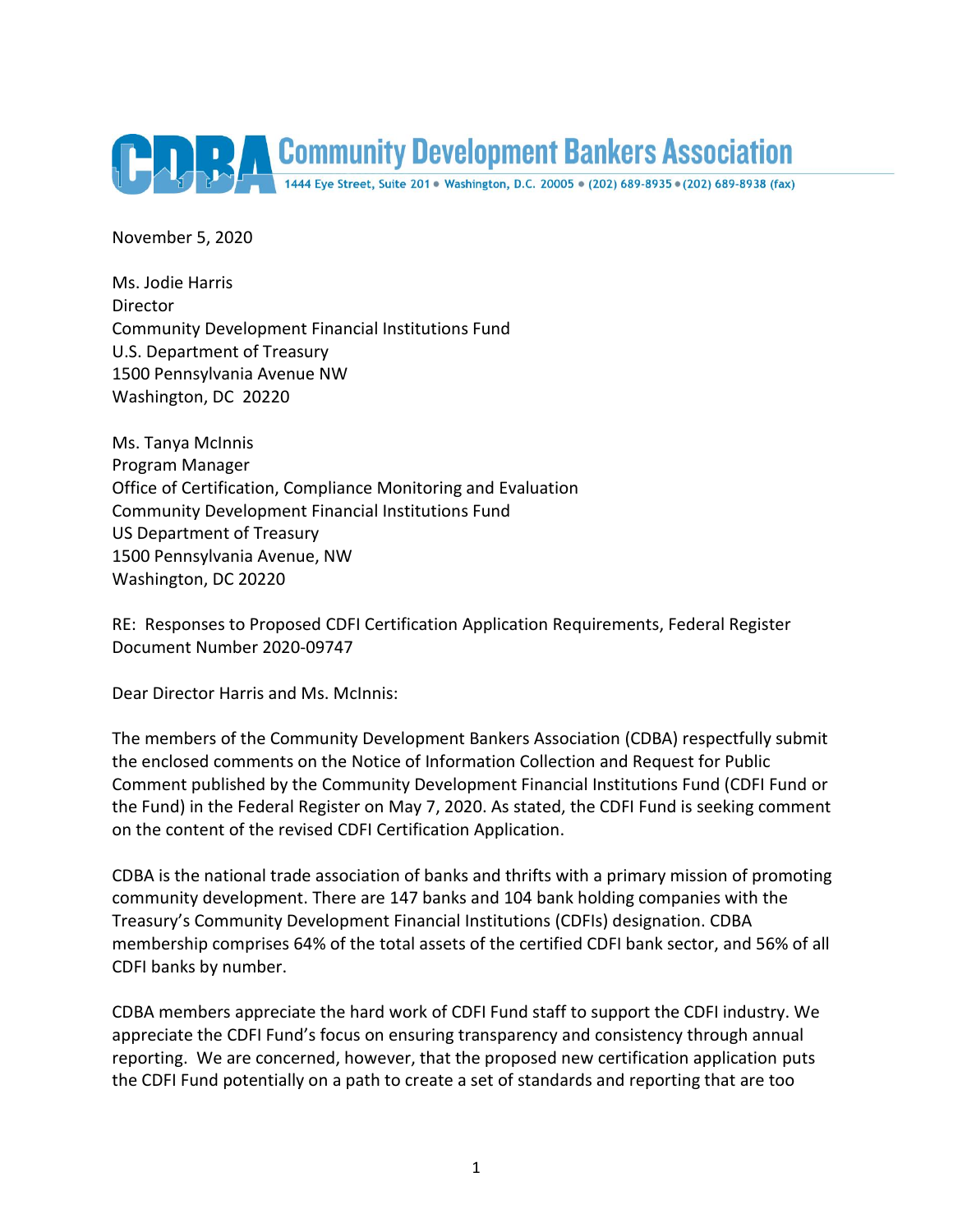complex and rigid. These well-intentioned steps may have the unintended consequence of screening out a large portion of current CDFIs and discouraging small and new organizations from seeking certification.

We strongly support the recommendations of the CDFI industry trades joint letter dated November 4, 2020. In particular, we ask that following receipt of public comments, the CDFI Fund engage in direct conversations with the CDFI industry to discuss and fully understand the complexity of issues and challenges associated with implementing such dramatic changes in the annual reporting.

We also wish to emphasize our agreement with the recommendation of the CDFI Coalition that the CDFI Fund grandfather in existing certified CDFIs after the CDFI Certification application is finalized and allow a grace period of at least 18 months for organizations to make any changes necessary to maintain their certification.

### COMMENTS ON PROPOSED CERTIFICATION APPLICATION

Our comments are organized below to respond to questions raised in the Notice and Request for Information.

# **1. Basic Information**

CDBA acknowledges that there are no substantial revisions or policy changes to the Basic Information section of the CDFI Certification Application compared to current practices for depository CDFIs. With regard to non-depository CDFIs, CDBA will defer to the recommendations of trade associations whose membership principally consists of such entities on the appropriate Affiliate information standards.

# **2. Legal Information**

Within the proposed Legal Information section, CDBA believes there is an opportunity to streamline documentation. The Legal Information, while substantively appropriate, requires applicants to devote significant time to redundantly uploading documents that are already required elsewhere. The CDFI Fund can achieve the same result by relying on an entities' successful registration with SAM.gov to determine legal entity status. We support the use of registration with SAM.gov to meet the legal entity requirement for certification. In addition to efficiently addressing the legal entity requirement, SAM registration will ensure that every CDFI is ready to participate in CDFI Program funding rounds as soon as they are certified.

### **3. Primary Mission/Responsible Financing**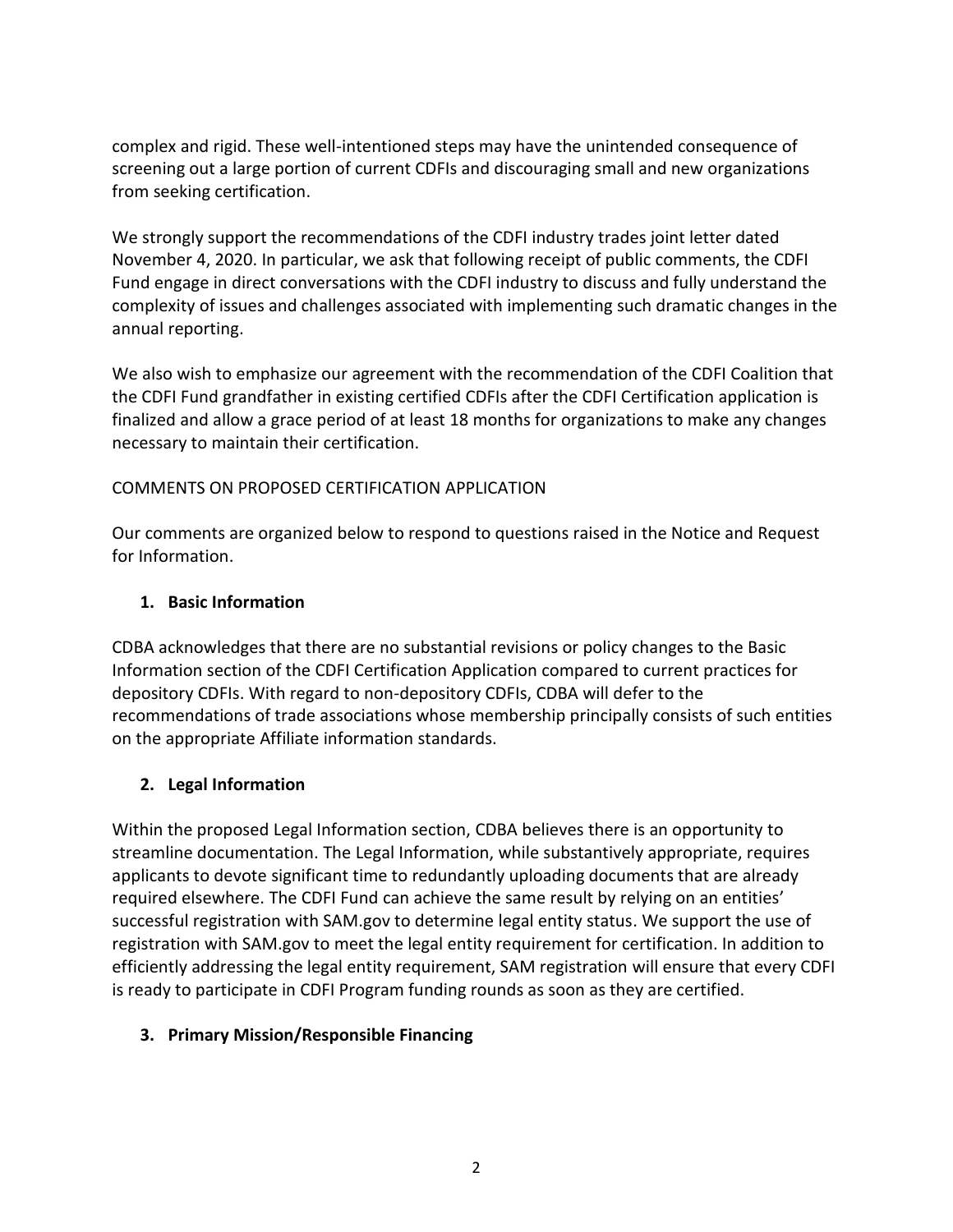We agree with the CDFI Fund on its policy goals for this section. We believe that the Primary Mission Test is the most important tool for safeguarding the integrity of the CDFI industry.

We strongly disagree, however, with the proposed approach for implementation of a revised Primary Mission Test. We have great concern that the approach outlined in the proposed application will not be effective in screening out entities engaged in predatory practices. We believe it will, however, impose a heavy and unnecessary burden on the rest of the industry while creating an exponentially greater workload for CDFI Fund staff. The approach will result in a slower and more bogged down certification process ― rather than a streamlined one that the CDFI Fund has expressed as its desired outcome. That said, we share the significant concerns that have surfaced about the predatory nature of consumer and small business lending products offered by some unscrupulous entities that often target low income, unbanked, underbanked, or other vulnerable populations. Such entities should never be certified as CDFIs. Safeguarding the integrity of the CDFI industry is a top priority for us all; thus, we advance an alternative strategy.

#### PROPOSED ALTERNATIVE APPROACH

We fully appreciate the CDFI Fund's desire to create a strong nexus between an entity's mission statement and community development intent. The vast majority of CDFIs do good work and want to provide opportunities to empower their customers and communities. Unfortunately, there are a few bad actors. As a practical matter, we do not believe it is realistic for the CDFI Fund, in implementing the Primary Mission Test, to look into the "hearts and minds" of every Applicant's management team and/or board of directors to subjectively assess the "purity" of their motivations. The CDFI Fund's efforts should focus on creating a mechanism for removing the bad actors rather than burdening the vast majority that are doing the right thing.

We know where bad actors are most often found. Voluminous media, government, and nonprofit studies place the great majority of predatory practices squarely in the unregulated consumer and small business lending sphere. Thus, we strongly recommend the CDFI Fund set clear standards for all CDFIs and grant itself broad authority to deny or decertify the bad actors that violate such standards.

The CDFI Fund should reposition CDFI certification as a privilege — not the right of any organization that meets the letter of the regulations but violates its spirit. CDFI certification should be a badge of honor for those that demonstrate good behavior.

Our proposed approach is multi-prong. First, the CDFI Fund should set clear standards of performance for treatment of consumers and small businesses. Second, every CDFI should be required annually to sign a Consumer and Small Business Protection Attestation. Third, the CDFI Fund should grant itself the broad authority to deny or revoke certifications for those violating the letter or spirit of the attestation. Fourth, the CDFI Fund should clearly put all parties on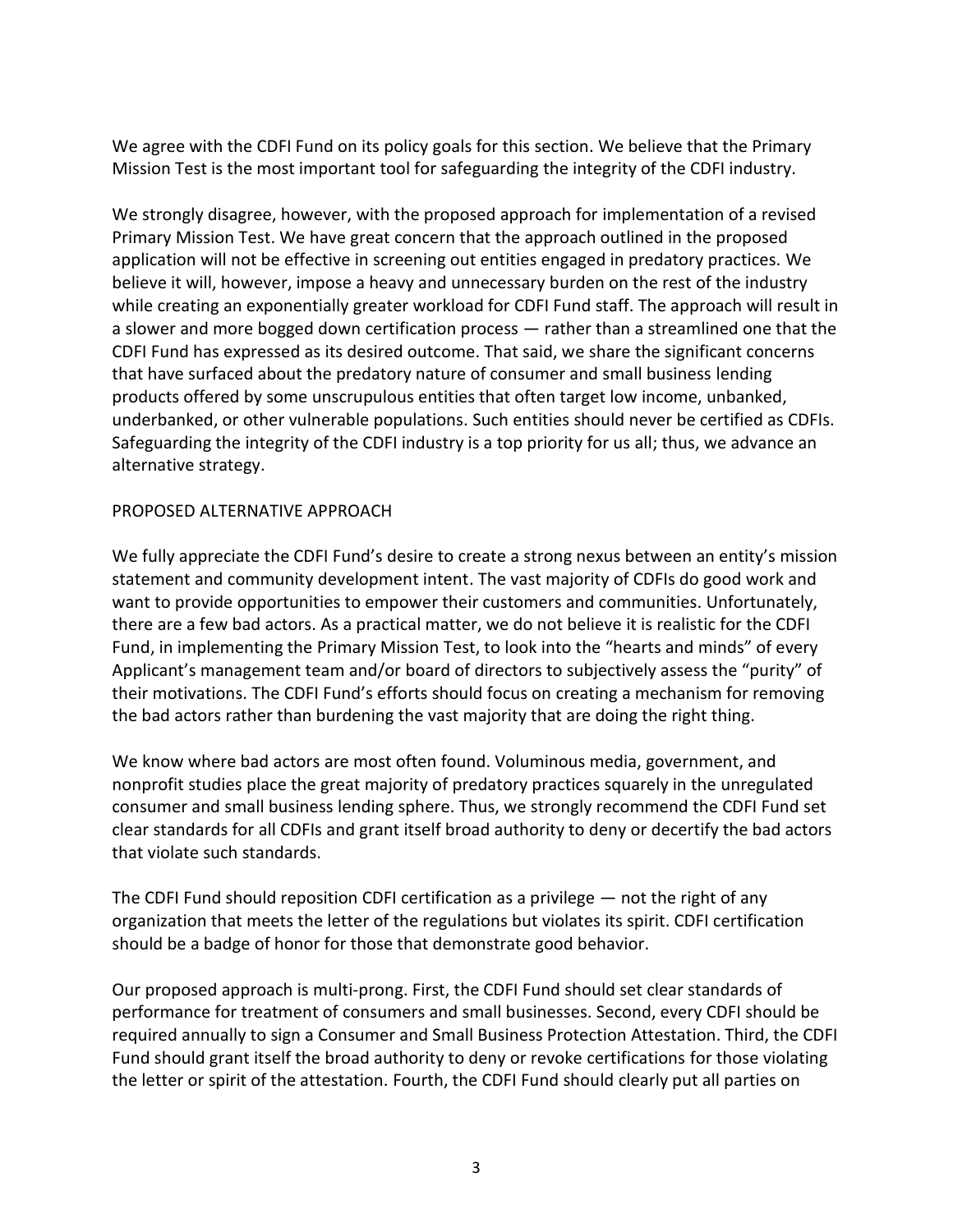notice that it has the right, at its discretion, to look outside of the materials provided by an Applicant seeking certification or recertification. If an entity's products, services, or practices appear predatory or are otherwise questionable, the Fund can, and should, deny or revoke certification.

CONSUMER AND SMALL BUSINESS PROTECTION STANDARD:

We recommend that the CDFI Fund outline a set of guidelines and practices for products, services, and implementation that every CDFI engaged in consumer-oriented lending must commit to follow, including for consumer loans, mortgages, small business loans, and other loans made directly to individuals. Examples:

- 1. All CDFIs should be required to provide clear and transparent information on fees and pricing;
- 2. An entity offering small dollar loan products that meets the Consumer Financial Protection Bureau (CFPB) definition of a "covered" loan should not be eligible for CDFI certification. 1

The development of such a list of criteria and practices should begin with an examination of consumer protection statutes and regulations under the jurisdiction of the CFPB. To be noted, we are NOT recommending that non-depository CDFIs become regulated by the CFPB; rather, we believe the principles articulated in these rules can be helpful in identifying guiding principles that can be used as part of the CDFI Fund's "consumer and small business protection standards" that should become part of the certification process.

### ENFORCEMENT AUTHORITY

 $\overline{a}$ 

DEPOSITORY CDFIs: In the case of depository CDFIs, we believe the CDFI Fund can rely on the efforts of regulatory agencies to monitor such entities for compliance with the relevant consumer protection statutes and regulations. Depository CDFI banks and credit unions represent half of the CDFI industry and are subject to oversight by their primary regulators and CFPB. These policies are enforced vigorously by the regulatory agencies and constitute a powerful safeguard against CDFIs offering predatory or inappropriate products and practices. The CDFI Fund should consult directly with a depository's appropriate regulatory agency to assess compliance with relevant consumer protection statutes and regulations as part of the annual certification review process. If the CDFI Fund identifies regulatory concerns, such as fair lending violations or other sanctions handed down by regulatory authorities, the Fund may suspend or revoke a certification based on the context and circumstances. Below we outline the

<sup>&</sup>lt;sup>1</sup> CFPB proposed rule for Payday, Vehicle Title, and Certain High-Cost Installment Loans as published in the Federal Register on June 2, 2016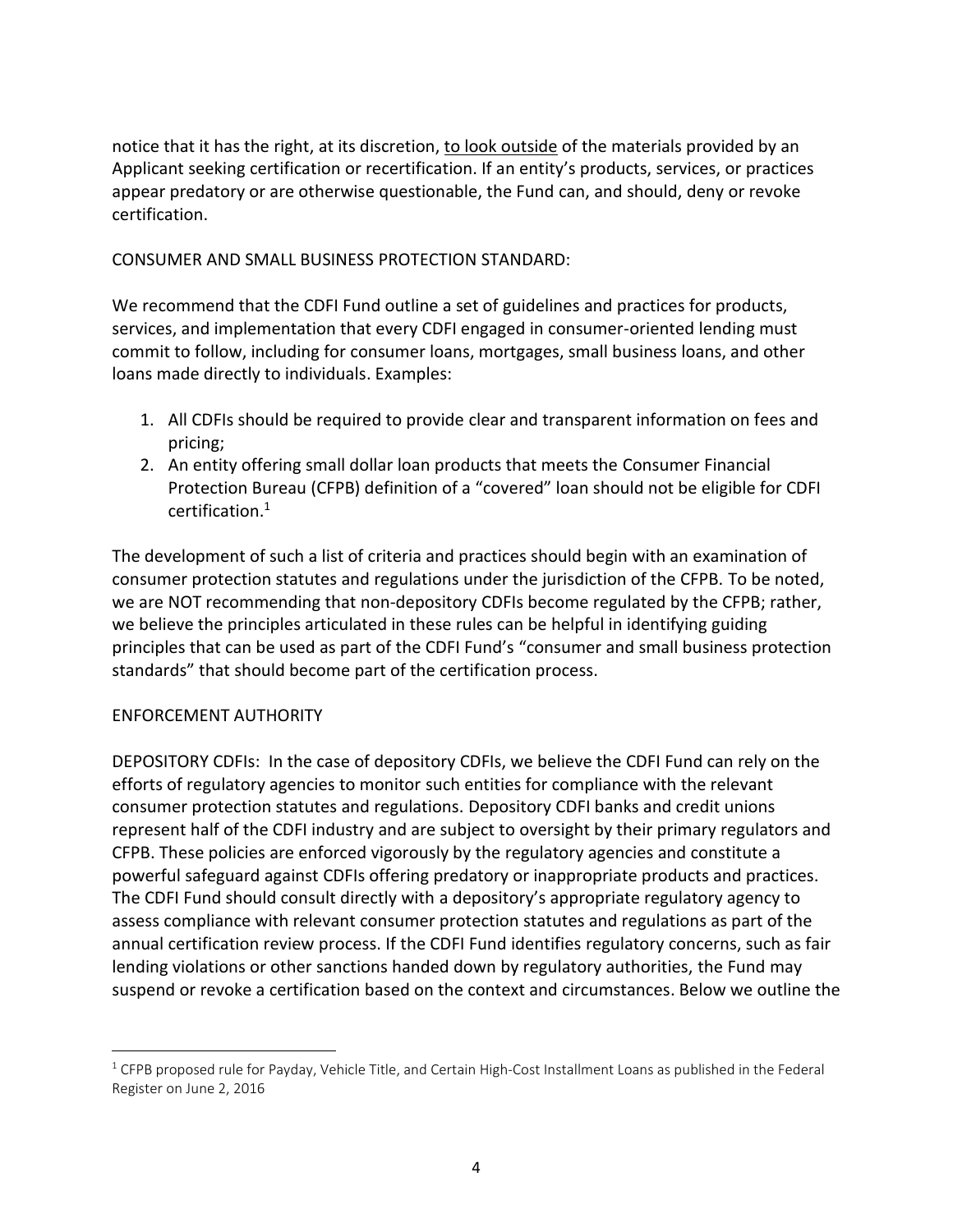several regulatory provisions that the CDFI Fund can look toward to address concerns raised in the Request for Public Comment.

NON-DEPOSITORY CDFIs: In the case of non-depositories, we recommend the CDFI Fund create a monitoring system that will allow it to take action if it believes a certified entity is engaged in harmful practices. Non-depository CDFIs engage in a wide variety of different types of lending, including consumer, small business, mortgage lending, affordable housing development, nonprofit facilities, commercial real estate, and more. As noted above, consumer and small business lending is where the preponderance of predatory practices occur within the marketplace. Thus, these types of lending are where the CDFI Fund should focus its most intense scrutiny. Non-depository CDFIs predominantly engaged in activities that serve nonprofit or institutional borrowers (i.e. affordable housing developers) may be exempt.

A revamped certification process should grant the CDFI Fund broad authority to block certification or decertify bad actors if it obtains credible information that an entity has previously violated, or its current products and practices violate, the principles of the attestation. The CDFI Fund's certification process should allow the agency to consider external sources of information about the products and practices of an entity seeking certification or recertification. For example, such sources may include a history of Fair Lending violations, consumer complaints filed with the CFPB, a local Better Business Bureau, or state, local, and other Federal authorities; lawsuits or judgements against the lender; reputable news media reports; and credible reports posted on social media.

We fully recognize the resource constraints of the CDFI Fund. We believe the vast majority of non-depository institutions do good work and do not need extra scrutiny. We believe the CDFI Fund should have full discretion to determine which organizations may require additional due diligence and analysis. As part of such an enhanced certification process, the CDFI Fund should have the authority to request and review all consumer facing product information (i.e. websites, brochures, loan agreements, pricing, and fee calculations) as are presented to prospective and actual customers. Finally, we recommend that the Fund allow the public to report questionable practices of certified entities to the CDFI Fund. The CDFI Fund may use such reports to open an investigation. Such information and facts should be reviewed as a whole in context to determine whether an entity is offering a product or service that is harmful to consumers. If so, the CDFI Fund should have the right to revoke a certification.

#### PRIMARY MISSION APPLICATION QUESTIONS

We believe that several of the questions proposed in the Primary Mission portion of the application are unnecessary and should be eliminated. As discussed above, depository CDFIs are subject to numerous regulations by their primary regulators (the Office of the Comptroller of the Currency, the Federal Depository Insurance Corporation, the Federal Reserve, the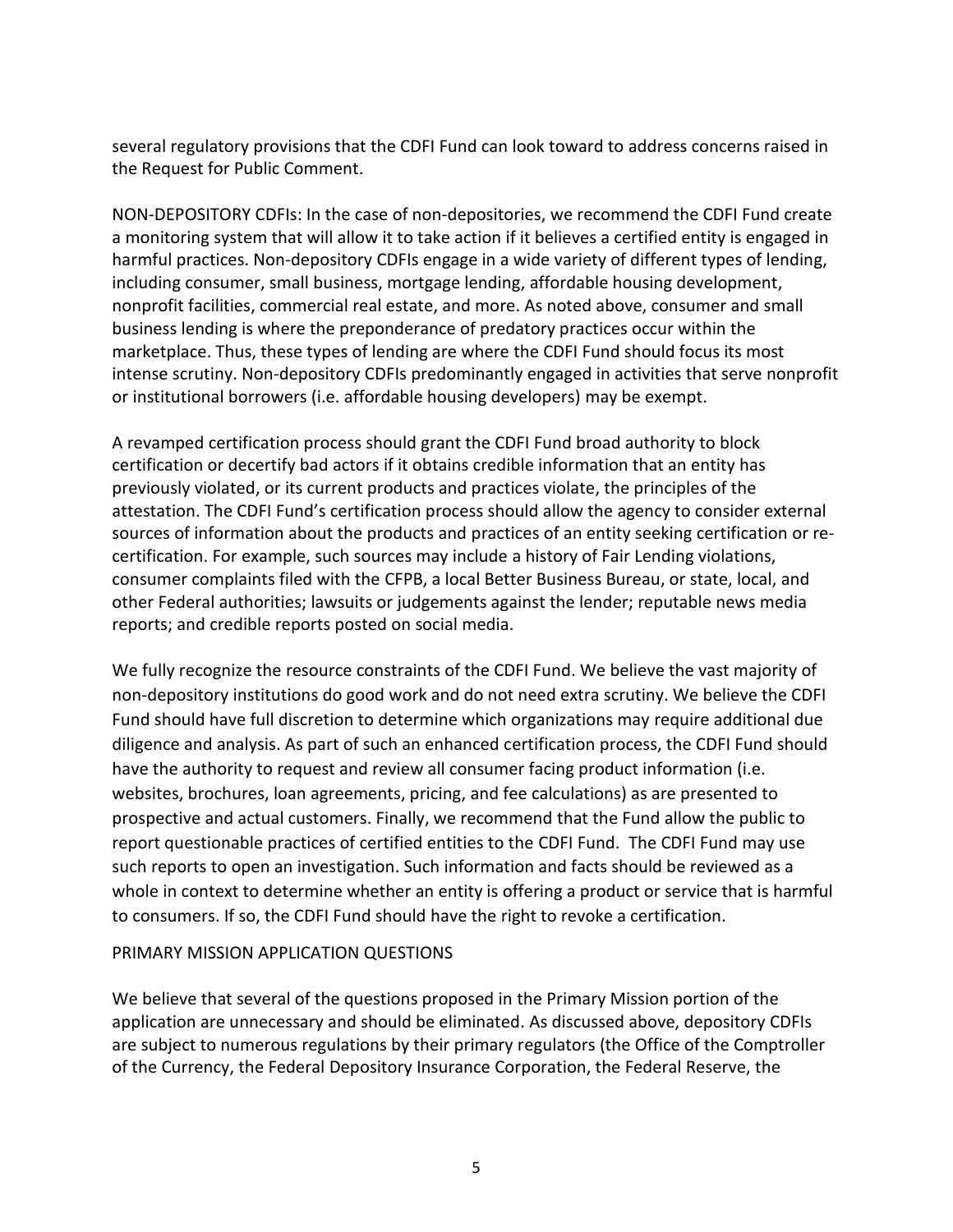National Credit Union Administration, and state banking authorities) that safeguard against offering predatory or inappropriate products and practices as well as by the CFPB. The agencies are vigorous in their enforcement of these policies, and their enforcement makes these questions redundant and unnecessary.

We are also concerned that in an attempt to "automate" the certification process, the proposed application creates a system that: (1) inadequately captures the work of the broad spectrum of mission-focused CDFIs; and (2) will be ineffective in screening out non-missionoriented actors.

The progressive questionnaire asks applicants to describe their work using a waterfall of drop down boxes. Unfortunately, the options in the drop down menus are highly subjective, utilize undefined terminology, and require the applicant to make sweeping statements that may or may not reflect their actual activities. By the time the applicant works though the PM 09-16 questions, it is highly unlikely the answers will reflect their actual products. The hallmark of the CDFI industry is CDFIs' willingness to be flexible and tailor their products and services to the needs of their customers – rather than offer rigidly defined products that can easily be fit into a drop down menu.

The CDFI Fund needs to be transparent about what products, features, and practices would violate the Primary Mission Test. Simply, asking questions in a certification application does not set a clear standard for what may or may not be a disqualifying action. We understand that, as part of the public comment process, the CDFI Fund is currently evaluating whether any particular activities should be required or prohibited for organizations seeking CDFI certification. Whatever the outcome, CDBA urges that the application state transparently whether any particular responses (i.e. use of debt collectors, failure to offer low-cost checking accounts, etc.) will result in the Applicant not meeting the Primary Mission requirement. This transparency will ensure that organizations can plan and adapt, where appropriate, to meet best practices and comply with CDFI certification requirements.

The following are questions – which we believe do not achieve the intended purpose – and should be eliminated and revised as recommended below:

- PM 09 asks Applicants to select "community development objectives" using a very narrow, yet overlapping, list of drop down options. This answer prepopulates PM 10.
- PM 10 asks Applicants to define how they address the "social and/or economic conditions of underserved people and/or residents of economically distressed communities." The answers to PM 10 prepopulate PM 11.
- PM 11 asks applicants to select from another very narrow drop down list of options that omit many of the potential objectives of CDFIs. The answers to PM 11 prepopulate PM 12.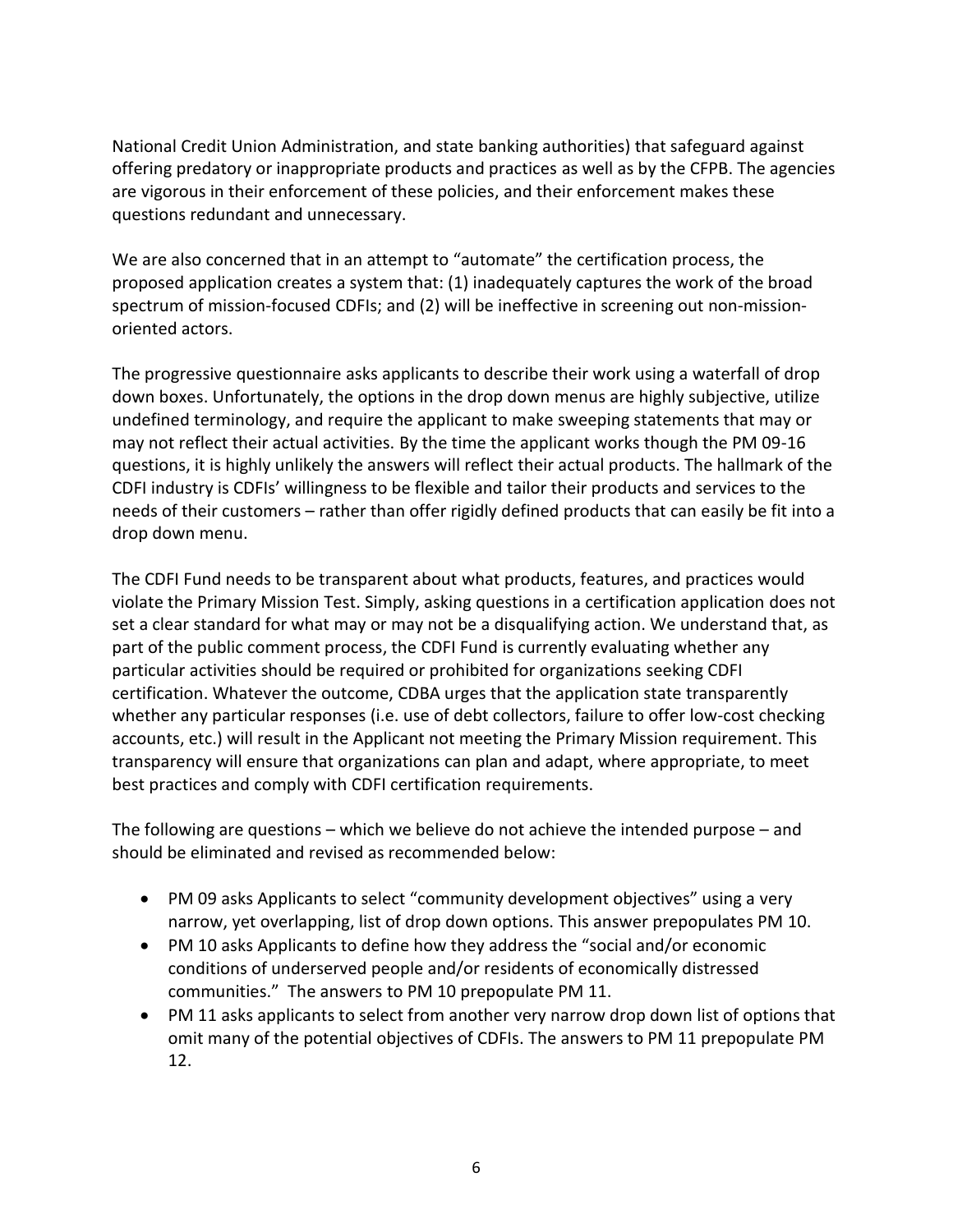- PM 12 asks applicants to select from yet another narrow and ill-fitting drop down list of highly subjective options. We note that these options appear to be substantially the same as product features under the NMTC application. Using NMTC-subsidized products as a benchmark for all other CDFI products is inappropriate. Most non-NMTC product do not have the deep subsidy offered by NMTC; thus, it is unrealistic to expect CDFIs to provide products with the same features. Most of the options assume incorrectly that there are standards and standardized product and pricing definitions in use within the CDFI or the financial services sector (i.e. "below market rate," "lower than standard," "nontraditional," "less established," "lower profitability," "mainstream underwriting criteria," etc.). All of the options force lenders to make blanket statements about products that may or may not be uniformly stated across products and borrowers. In sum, this list of options is wholly inappropriate for CDFI certification purposes and should not be used. The answers on PM 12 prepopulate PM 13.
- PM 13 asks the applicant to write a series of essays on every term, condition, or practice among the products it offers. Unlike many small non-depository CDFIs, depository CDFIs offer a broad array of products. Some products are standardized, but most (such as small business loans or personal loans) are tailored to customers' needs. The amount of work required for applicants to identify and describe every iteration of these loans (as well as review work for CDFI staff) is overwhelming and will be highly unlikely to yield useful information on alignment of the products with the CDFI's mission.
- In PMs 14-16, CDFIs are required to answer a series of questions on their financial services, drawn from the answers in PM 09. Like PM 12, PM 15 inappropriately asks applicants to select from a list of highly subjective drop down options that lack standardized definitions and ask applicants to make uniform statements about all of their services.

To mitigate the difficulties noted above, we strongly urge Questions PM 09 through PM 11 be replaced with a single narrative character-limited question:

 *What are the Applicant's goals and/or objectives for improving the social and/or economic conditions of its community (or communities) served, with a specific focus on residents and/or the underserved people?*

The application could provide a list of sample prompts to help applicants understand the requested format. The sample prompts might parallel Community Reinvestment Act "buckets" (e.g. affordable housing, community services targeting low- and moderate-income individuals, economic development, revitalize or stabilize an low- and moderate-income geographies, etc.) or other community development themes (e.g. narrowing the racial wealth gap).

We recommend Questions PM 12 and PM 13 be replaced with a single question. For example: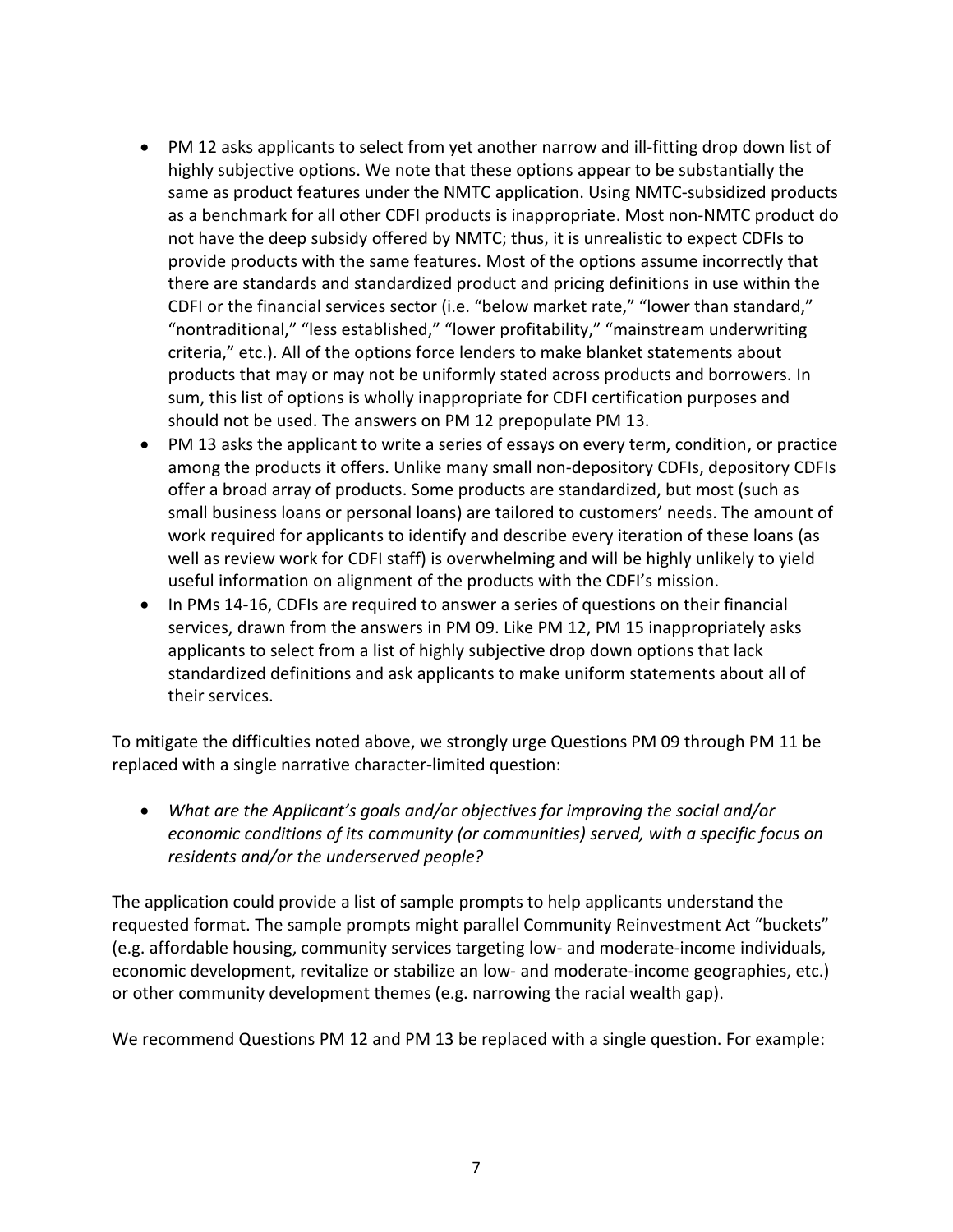| For each loan or   | Type of product (single-family housing, multifamily housing,         |
|--------------------|----------------------------------------------------------------------|
| product line that  | commercial real estate, etc.) (NOTE: AMIS should be tailored by      |
| comprises 5% or    | CDFI business model (e.g. bank, credit union, loan fund, venture     |
| more of loans      | fund) with options that fit definitional categories established by   |
| originated in the  | the regulatory agencies or appropriate for the type of               |
| last fiscal year,  | transaction (e.g. loans, investments, etc.).)                        |
| please provide the | • What is the range of Annual Percentage Rates (APR) charged?        |
| following          | What is the average term (in months)?                                |
| information:       | How are fees calculated? (Multiple choice)<br>$\bullet$              |
|                    | What type of collateral is required?                                 |
|                    | Do you have ability to tailor your product to borrower needs?        |
|                    | Yes/No; describe how.                                                |
|                    | How does the product align with the goals or objectives<br>$\bullet$ |
|                    | discussed in PM 09?                                                  |

We recommend replacing Questions PM 14 through PM 16 with a single question that might read:

| For the top five                                                                                                              | • What is the name of the service (savings accounts, checking                                                                                                                                                                |
|-------------------------------------------------------------------------------------------------------------------------------|------------------------------------------------------------------------------------------------------------------------------------------------------------------------------------------------------------------------------|
| financial services<br>offered by number<br>of accounts open,<br>the Applicant<br>should answer the<br>following<br>questions: | accounts, checkless checking/debit only checking, money<br>market, certificate of deposit, etc.)?<br>What are the minimum balance requirements?<br>$\bullet$<br>What fees are charged? How are they calculated?<br>$\bullet$ |

CDBA recommends that proposed Questions PM 17 through PM 22 be replaced with the Consumer and Small Business Protection Standards and Attestation discussed above.

The CFPB and bank and credit union regulatory agencies have a wealth of experience developing standards to protect customers from potentially harmful practices. We strongly encourage the CDFI staff to confer with these agencies in developing Consumer and Small Business Protection Standards and utilize the existing Federal standards already in place.

For illustration, we include the following potentially "disqualifying practices" and their corresponding regulation or compliance standards. In the case of depository CDFIs, existing Federal policies already address the issues raised in proposed Questions PM 17 through PM 22. Thus, depository CDFIs should be exempt from these questions as there is already a robust system in place to ensure compliance. In the case of non-depository CDFIs, these regulations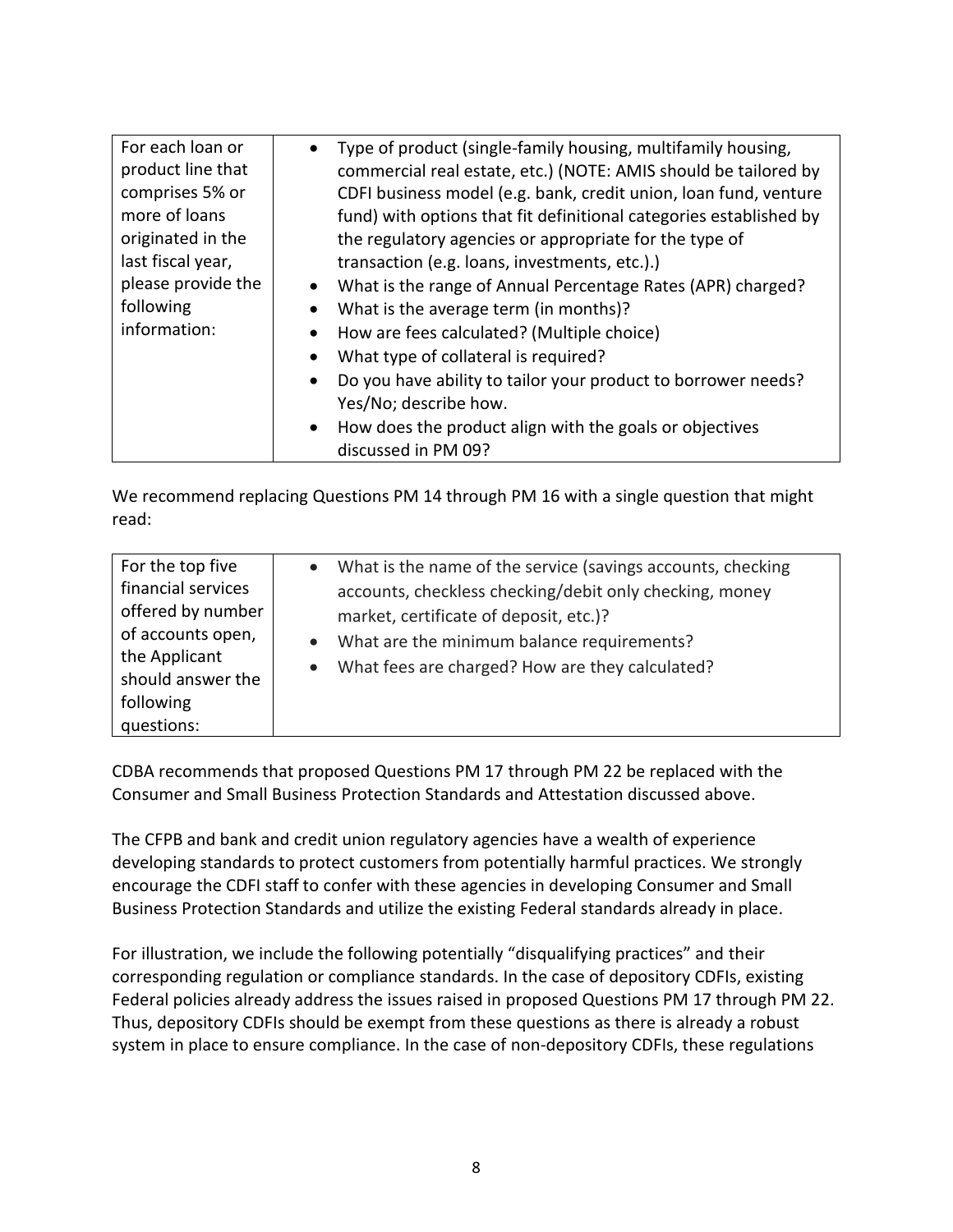can serve as a guide for the Consumer and Small Business Protection Standards and Attestation discussed above.

| <b>Potentially Disqualifying</b> | <b>Bank</b>               | <b>Bank Regulatory Summary</b>               |
|----------------------------------|---------------------------|----------------------------------------------|
| <b>Activity</b>                  | <b>Regulatory</b>         |                                              |
|                                  | Coverage                  |                                              |
| Making consumer and/or           | OCC/FDIC/FRB-             | Safety and Soundness exams consider          |
| commercial loans that cannot     | Safety and                | numerous aspects of the credit portfolio     |
| be repaid, triggering a          | Soundness and             | to determine whether the financial           |
| potential debt spiral for the    | Compliance                | analysis of borrowers is adequate, the       |
| borrower.                        | Examinations <sup>2</sup> | financing needs and repayment capacity       |
|                                  |                           | are sufficient, the prospects for security,  |
|                                  |                           | and portfolio management practices taken     |
|                                  |                           | in response to borrower needs or             |
|                                  |                           | delinquencies.                               |
| The lender is inflexible in its  | Truth In Lending          | These rules dictate what information         |
| accommodation of distressed      | <b>Act/Real Estate</b>    | lenders need to provide to borrowers and     |
| borrowers.                       | Settlement                | when they must provide it. They also         |
|                                  | <b>Procedures Act</b>     | regulate what fees lenders can charge and    |
|                                  | (TILA/RESPA) <sup>3</sup> | how these fees can change.                   |
| Applicant's debt collection      | Unfair,                   | A financial institution's practices in       |
| practices are aggressive, or     | Deceptive, and            | collecting debt are reviewed during a        |
| avail of aggressive third        | <b>Abusive Acts</b>       | Compliance Examination for compliance        |
| parties.                         | and Practices             | with the requirements of UDAAP, which        |
|                                  | Act $(UDAAP)^4$           | prohibits harassment of borrowers.           |
| The applicant contributes to     | Reporting loan            | Proper reporting of credit activity is       |
| the exclusion of borrowers       | performance to            | required under the Equal Credit              |
| from main stream finance by      | credit bureaus            | Opportunity Act (ECOA) and the Fair Credit   |
| not reporting potentially        | is standard               | Reporting Act (FCRA). A CDFI Bank's          |
| favorable activity to credit     | practice among            | compliance with these requirements is        |
| agencies.                        | CDFI banks.               | assessed during Compliance Examinations      |
|                                  |                           | by its Federal regulatory agency.            |
| Lender offers an overdraft or    | OCC/FDIC/FRB              | The interagency lending principles specify   |
| other forms of small dollar      | <b>Small Dollar</b>       | the positive characteristics of a successful |
|                                  | Loan Guidance:            | small dollar lending program, specifically   |

<sup>2</sup> OCC - https://www.occ.treas.gov/publications-and-resources/publications/comptrollers-handbook/indexcomptrollers-handbook.html; FRB - https://www.stlouisfed.org/bank-supervision/supervision-andregulation/safety-soundness-supervision; FDIC - https://www.fdic.gov/regulations/safety/manual/

 $\overline{a}$ 

<sup>3</sup> https://www.consumerfinance.gov/policy-compliance/guidance/mortgage-resources/tila-respa-integrateddisclosures/

<sup>4</sup> https://files.consumerfinance.gov/f/documents/102012\_cfpb\_unfair-deceptive-abusive-acts-practicesudaaps\_procedures.pdf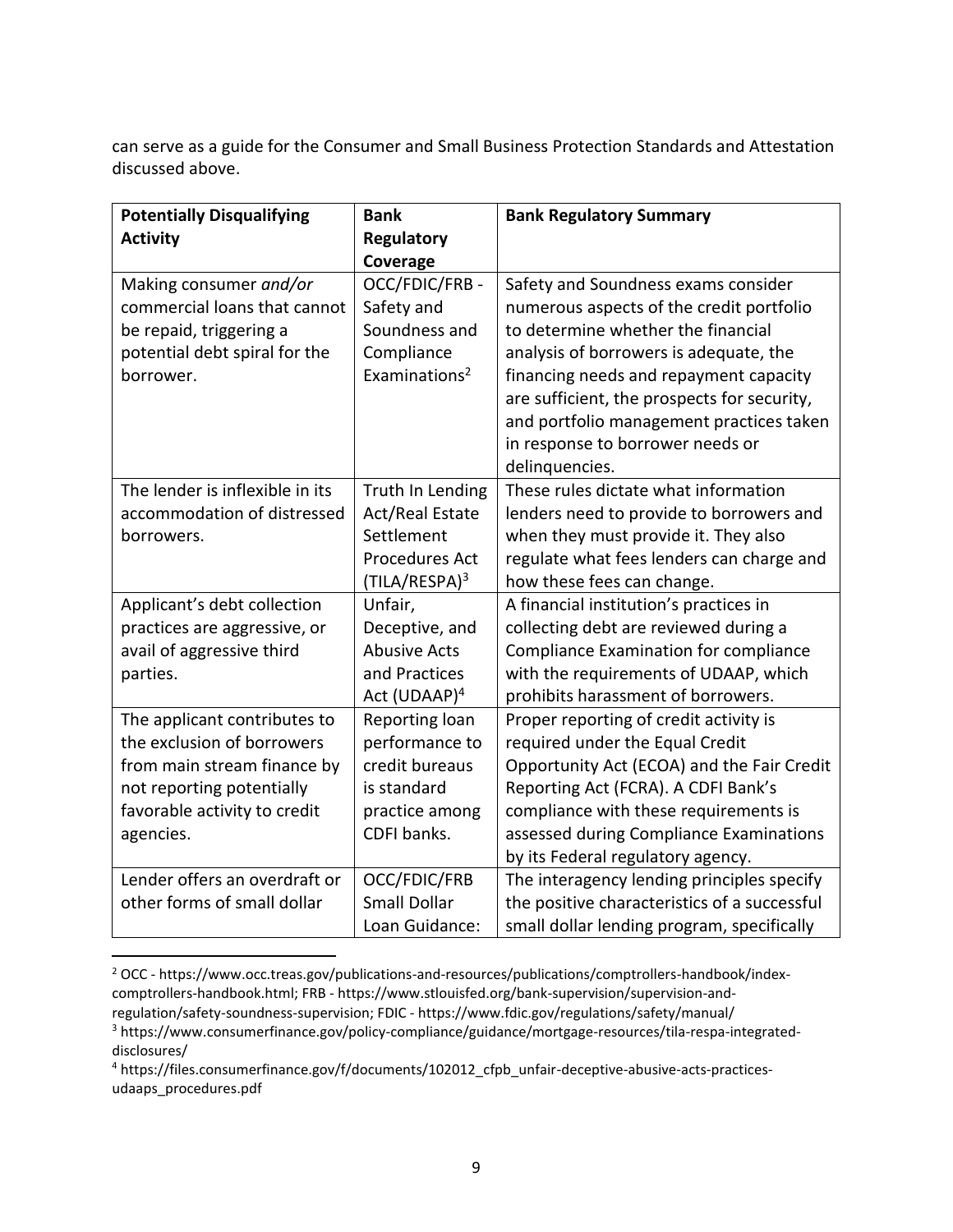| loan products that harm | "Interagency    | loan structures, pricing, underwriting,  |
|-------------------------|-----------------|------------------------------------------|
| consumers.              | Lending         | marketing and disclosures, and servicing |
|                         | Principles for  | and safeguards                           |
|                         | <b>Offering</b> |                                          |
|                         | Responsible     |                                          |
|                         | Small-Dollar    |                                          |
|                         | Loans"5         |                                          |

CDBA has concerns about adopting the Military Annual Percentage Rate (MAPR) as a strictly applied disqualifying standard as proposed.

All depository CDFIs are already subject to calculation of Annual Percentage Rates (APRs) for consumer and business loans in compliance with the Truth in Lending Act (TILA). APRs incorporate interest rates, origination fees, and other processing fees. TILA accomplishes the same objective as MAPR of ensuring transparency in pricing. Very few CDFIs engage in lending covered under the Military Lending Act (MLA). Thus, it is an inappropriate standard to apply to all CDFI lending. Requiring regulated CDFIs to comply with two competing regulations (TILA and MLA) will be very expensive. Regulated CDFIs will need to amend all consumer financing disclosures, the methodology underpinning them, and make expensive programming changes to their core systems. Instead of MAPR, we recommend all CDFIs use the widely accepted TILA standards for calculating APRs.

Context is important in assessing whether a product is appropriate or harmful to customers. If a CDFI reports product pricing in excess of the 36% APR, the CDFI Fund should investigate to gain a better understanding of the product, its context, and impact on customers. A strict application of any standard can have unintended consequences. For example, very small loans with modest fees can trigger a 36% APR. We are certain that the CDFI Fund does not wish to prevent CDFIs from offering microenterprise loans or small consumer loans, yet this is a potential outcome if context is not considered. As another example, many depository CDFIs offer credit card products. Depending on the design of the product or how a customer uses the card, it can trigger a 36% APR. For example, if a customer uses a credit card for a cash advance  $-$  rather than their debit card  $-$  it can easily trigger a rate approaching 36%. Most consumers and small businesses find credit cards a useful and safe way to make purchases. Thus, the CDFI Fund should not bar depository CDFIs from offering credit cards; rather, the CDFI Fund should continuously gather information about products available and assess context in determining whether a product is aligned with market standards and/or will have disproportionately negative impact.

 $\overline{a}$ 

<sup>5</sup> https://www.fdic.gov/news/press-releases/2020/pr20061a.pdf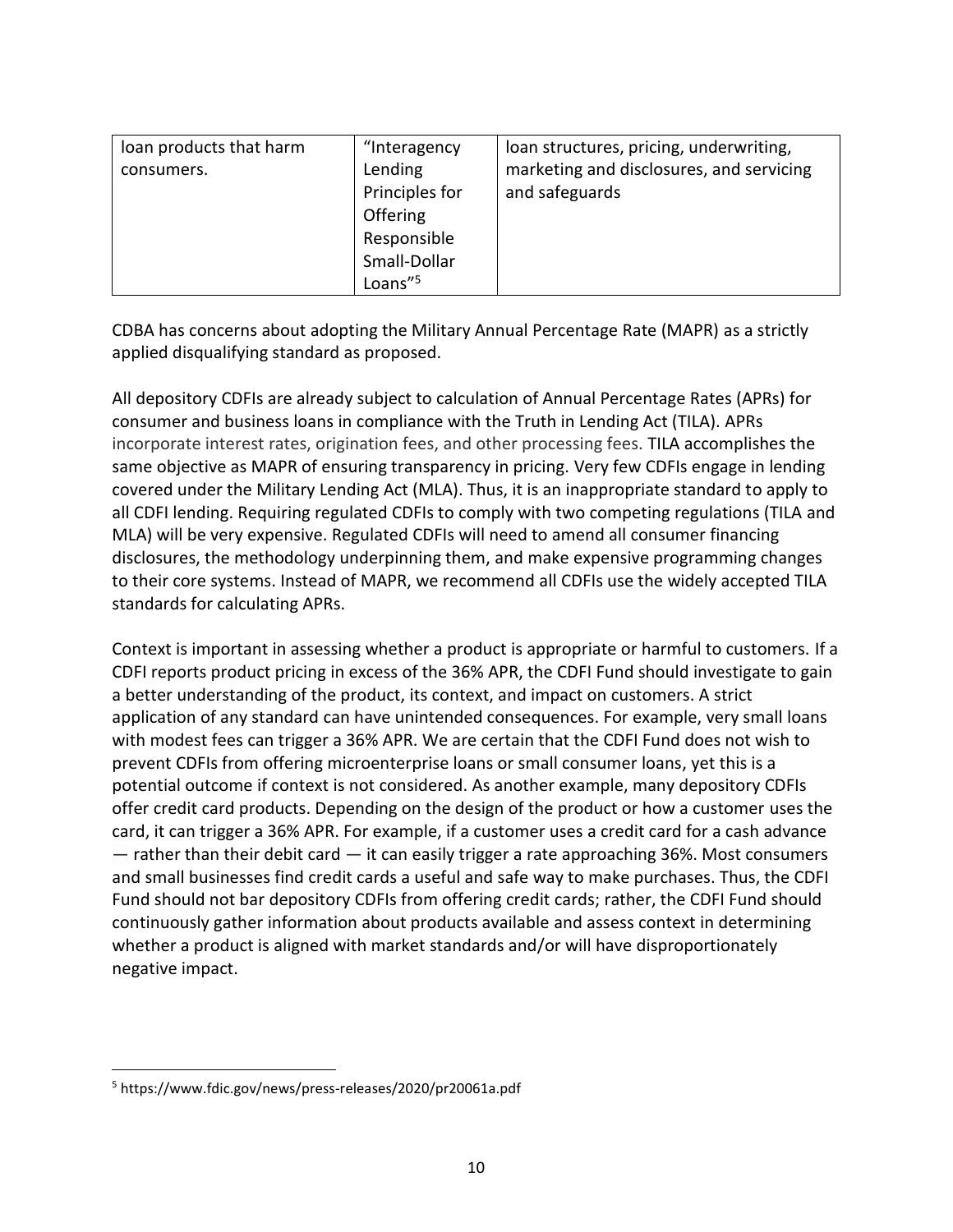CDBA strongly urges the CDFI Fund to clarify that PM 23 and PM 24 are not applicable to loans or investment vehicles using the Low Income Housing Tax Credit (LIHTC), New Markets Tax Credit (NMTC) and any other tax credit programs.

We recommend questions PM 25 through PM 29 be deleted. The need for these questions is obviated by the recommended replacement for PM 14 through PM 16.

CDBA urges the CDFI Fund to be cognizant of how its certification standards may interact with other Federal regulations. For example, the CFPB exempts CDFIs engaged in mortgage lending from the Ability to Repay (ATR) rule. The CFPB provided this exemption to give CDFIs flexibility to design mortgage products suited to the needs of low wealth households. Thus, any application of APR rules needs to recognize this exemption.

TREATMENT OF AFFILIATES: We agree with the CDFI Coalition that the CDFI Fund should consider the size or percentage of Financial Products and Financial Services of an Affiliate relative to the CDFI Certification Applicant (i.e. balance sheet, number of employees, and percent of overall lending). Many CDFIs have Affiliates that provide specialized financing and services that may not necessarily specifically target low-income people and places, but are not otherwise contrary to the Primary Mission Test (e.g. predatory). Some of these Affiliates may also represent only a very small part of the parent company's operations. Affiliates that reflect a small percentage (perhaps less than 10 percent) of their parent entity's annual Financial Product and/or Financial Service activity (as measured by volume of activity or commitment of staff resources), but that do not exhibit any predatory behavior, should be exempt from the Primary Mission requirements.

### **4. Financing Entity Test**

CDBA believes that the current standard whereby depositories are presumed to meet the CDFI Certification Financing Entity requirements should not change. We are pleased that the current proposal retains this provision.

CDBA agrees with the requirement that an applicant must be established as a Financing Entity for a minimum of 12 months prior to the submission of a new CDFI Certification Application. With regard to non-depository CDFIs, CDBA will defer to the recommendations of trade associations whose membership principally consists of such entities on the appropriate Financing Entity standards.

### **5. Target Market Test**

### NEW OPTIONS FOR DEPOSITORY CDFIs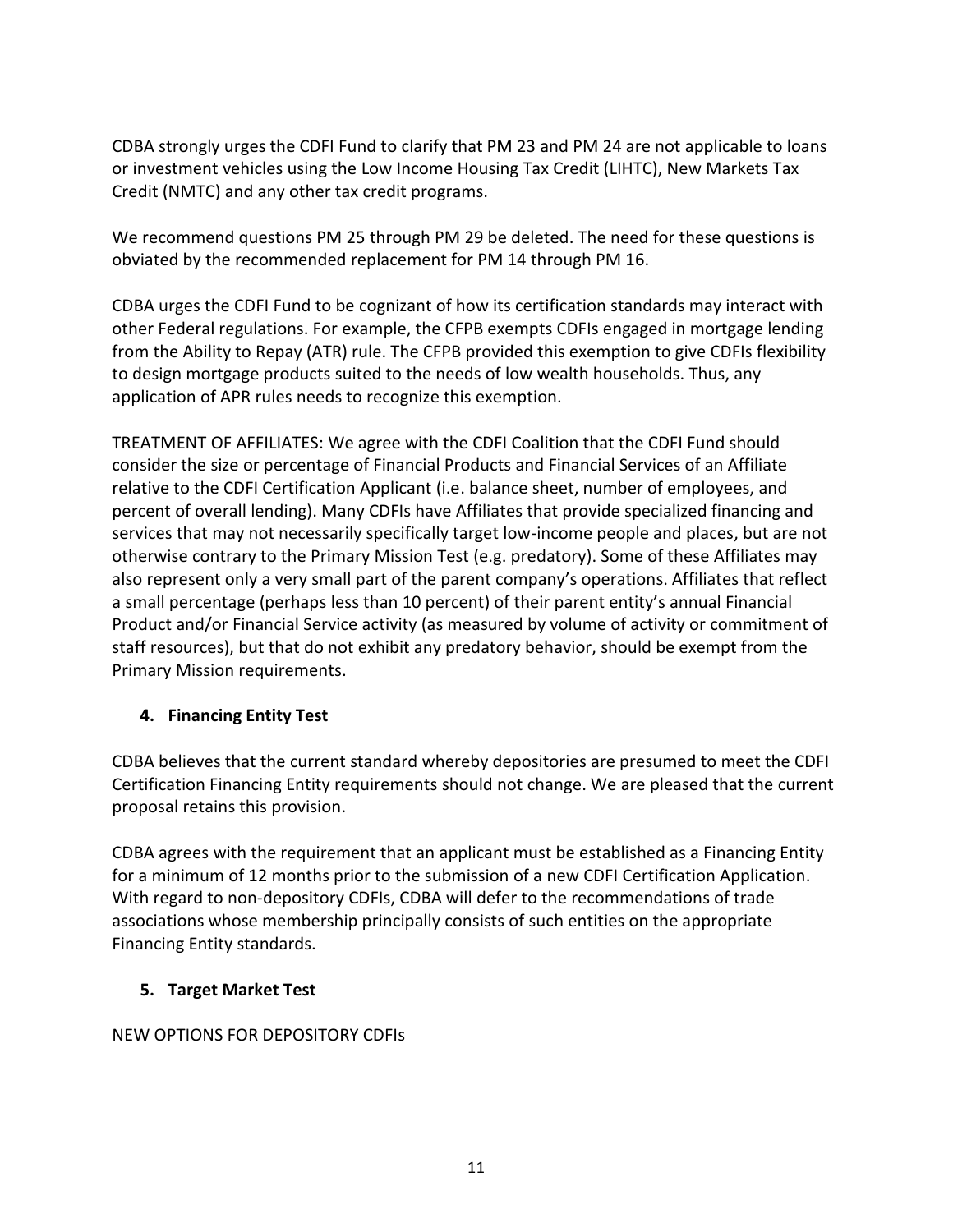CDBA welcomes the proposed change giving depository CDFIs a new Target Market option of directing at least 60% of Financial Services (depository accounts) and 50% of Financial Products to a Target Market.

CDBA urges refinement of the threshold for Financial Services. The proposed threshold for Financial Services is "number of accounts" only. A better metric is the "number of unique account holders," and we urge certain deposits to be excluded from the calculation. CDFI banks provide Financial Products in low-income communities where deposit balances are typically modest. To support lending in low-income communities, CDFI banks actively cultivate deposits from socially motivated individuals and institutions who, though often located outside of our Target Markets, nonetheless embrace our missions. These socially-motivated deposit accounts are heavily weighted with customers with higher incomes and higher account balances. Such "imported" deposits do not reflect our Target Markets but are nonetheless critically important to our ability to serve our Target Markets. Any new Target Market threshold for deposit accounts needs to recognize, carve out, and support the important role of socially motivated depositors.

#### TIME PERIOD

CDBA welcomes the change to the Target Market Test whereby compliance is assessed based on a three-year average (through the last day of the most recently completed fiscal year) of Financial Products and Financial Services (if elected) provided for currently certified CDFIs. Ebbs and flows in demand make a three-year average more representative of an organization's commitment to its Target Market than the current standard.

CDBA is very concerned about allowing a lower standard for new certifications. As proposed, new certifications will be based on activity over only a 12-month period. All CDFIs should be required to comply with the same three-year average standard. CDBA recognizes that start-up organizations will have difficulty meeting a three-year standard. As a compromise, we propose that start-up organizations be granted "provisional CDFI status" that is clearly listed on the CDFI certification list. Such entities should be limited to apply only to the CDFI Program's Small and Emerging CDFI or Technical Assistance programs. Once an organization has demonstrated satisfactory performance over a three-year period, the "provisional" designation can be transitioned into a standard, non-provisional status.

That said, we share the concern of industry colleagues that the certification process should not conflate two related, but distinct, requirements. The first is the CDFI Fund's policy of requiring CDFI Certification Applicants to demonstrate that their community development mission has been in place for at least 12 months. We agree with this policy. The second is the suggestion in question PM 08 that appears to explicitly require a 12-month waiting period between adoption of *formal board-approved documentation* and submission of the CDFI Certification Application. We do not support a formal waiting period to follow the adoption of formal documentation,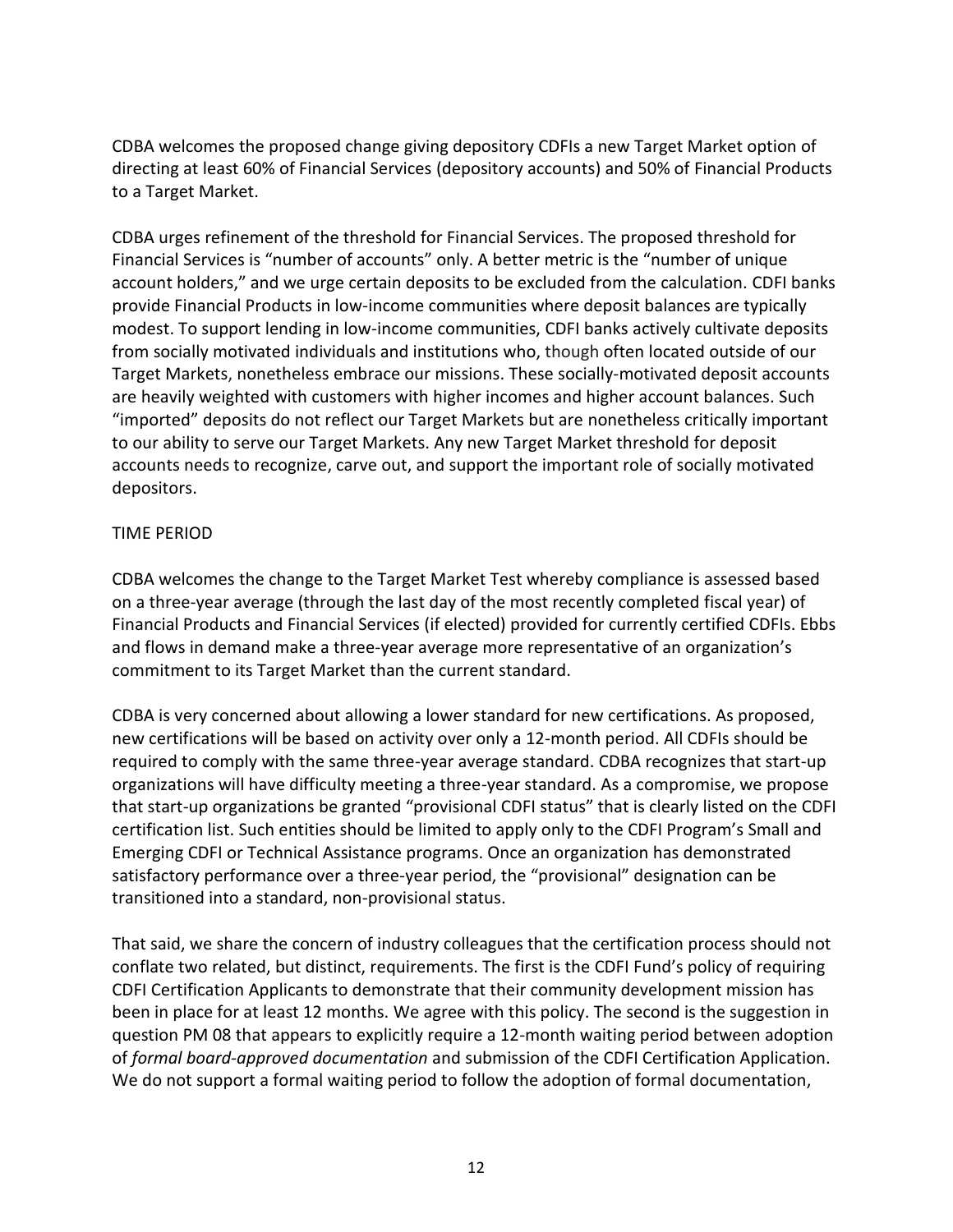particularly as applied to banks and other regulated institutions. While formal documentation is an appropriate requirement, another subsequent waiting period is not, so long as the Applicant can meet the further requirements for Certification.

#### INVESTMENT AREAS

CDBA strongly supports the proposed changes to the designation of Investment Areas. We support eliminating geographic boundaries and mapping requirements for Target Markets. This change will enable CDFIs to be more responsive to shifts in demand from eligible Target Markets.

### CUSTOMIZED INVESTMENT AREAS

CDBA appreciates the CDFI Fund's allowing CDFIs to create Customized Investment Areas (CIAs) that consist of both qualified and non-qualified census tracts. We urge, however, the CDFI Fund to refine its approach to the CIAs. Specifically, the CIA loses its utility for CDFIs by counting only the Financial Products and/or Financial Services within the boundaries of the mix of census tracts that comprise the CIA. Part of the problem lies in the fact that census tract data may not accurately portray economic distress. Census tract qualification is based on data from a distinct point in time that is only updated every five years. Further, most CDFI banks and credit unions rely on branches to conduct their business. The challenge is more acute for banks — per the Community Reinvestment Act, they are also obliged to demonstrate a proportionate level of low- and moderate-income-directed activity in the communities served by those branches. These business realities may create conflicts when CIA qualifying activity is narrowly focused on census tract, while economic distress is not consistent across a census tract and is not bound by census tract delineations. CDBA agrees with CDFI industry colleagues' findings that lending in non-qualified tracts is frequently located in tracts that are contiguous with qualified tracts. Lending nearby, but not within, a qualified tract may be just as beneficial to that tract.

CDBA is concerned about new language included on page 55 of the proposed questionnaire that specifically includes "non-Metro counties" as one of the mix of geographic units to establish a CIA but appears (by omission) to exclude Metropolitan Counties. This proposed change therefore appears to prohibit Metro Counties. This provision risks excluding depository CDFIs in Metro Counties from an otherwise potentially valuable update to the certification standards. In addition, as is well documented, the designation of Metropolitan and non-Metropolitan counties is highly problematic given that counties in small states are very large and encompass geographies very far from urban places.

#### MINIMUM THRESHOLD

CDBA strongly opposes increasing the Target Market test above a 60% minimum level. The CIA section, unfortunately, creates higher targeting requirements of 85% within CIAs. If the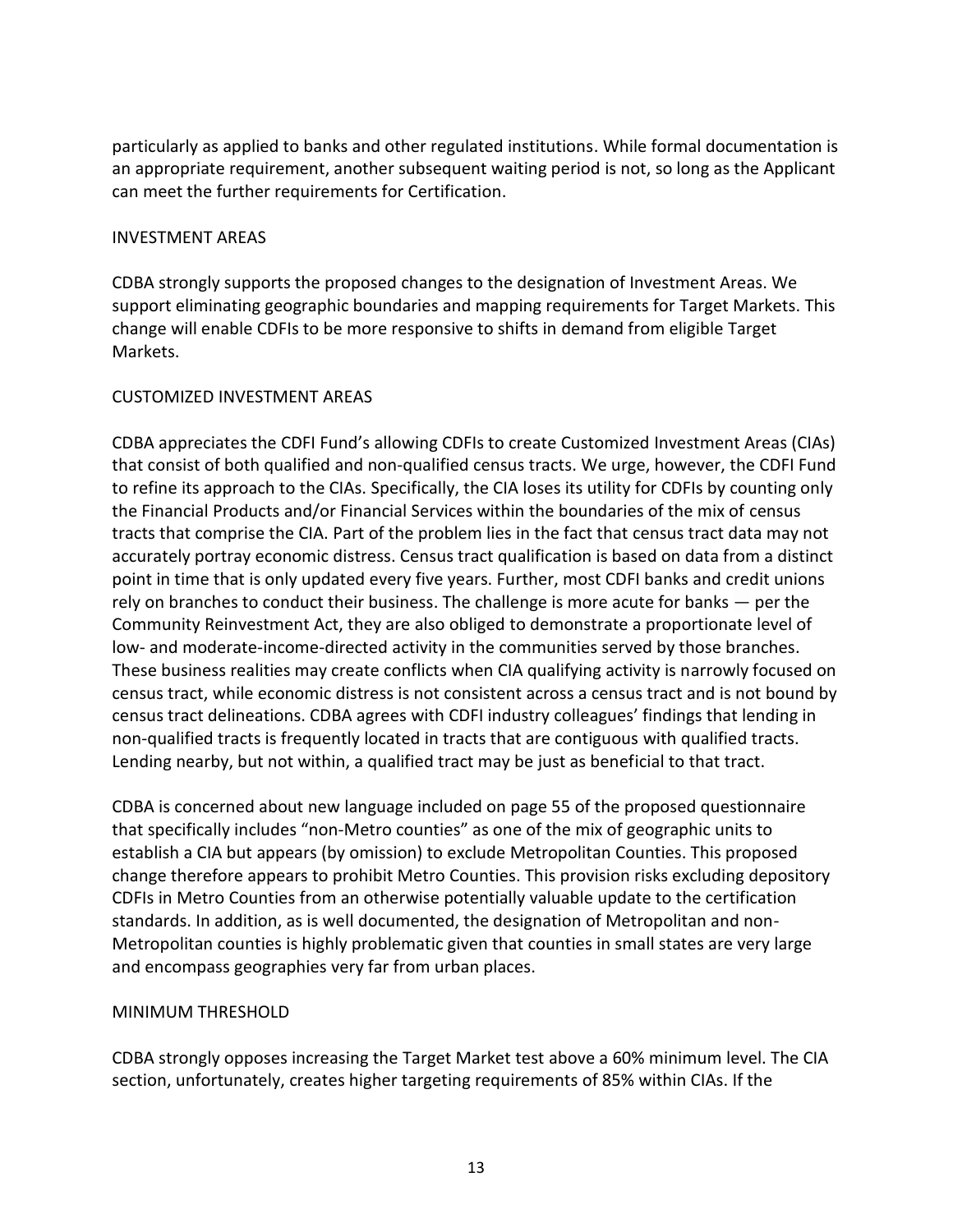intention of these requirements are not to force CDFIs even more tightly into arbitrary and shifting borders, we urge the CDFI Fund to eliminate the requirement and subject the assumptions underlying the requirement to further review and refinement to clarify its intent.

Generally, mission is core to a CDFI's purpose and most CDFIs exceed the 60% threshold — in fact, most do so by a significant margin. Yet, CDFIs also need to be responsive to market demand, earn sufficient returns to cover operations, and build equity that is ultimately deployed into the community. Not every loan a CDFI originates or customer they serve will (or should be expected to) meet the Target Market qualifications, and additional 85% thresholds remove that flexibility.

CDFI industry colleagues have received conflicting information during conversations with CDFI Fund staff around two instances that mention an 85% minimum within CIAs. The first is the requirement that a CIA be validated based on "More than 85% of the population [being] in qualified [contiguous] geographic units." The second is the new requirement that a CDFI operating within a CIA "direct at least 85% of [its] financing activity within individually qualified census tracts." These changes, based on possible interpretations, make it especially difficult for CDFI banks serving urban geographies to design and operate within a CIA.

To substantiate this assertion, CDBA requests that the CDFI Fund refer specifically to analysis conducted by FUND Consulting, which identifies a percentage of their clients with CIAs who will not be able to meet the new 85% criteria. FUND Consulting's work with a range of clients finds that CDFIs currently certified using CIAs take an appropriately holistic view of serving the broader community that includes many economically distressed tracts that may not be captured through current tract level IA qualification data. Ideally, all lending and investing within a CIA should count toward Target Market lending.

#### LOW INCOME TARGET POPULATIONS (LITP):

### LITP METHODOLOGIES & PROXIES

CDBA agrees with the CDFI Coalition's recommendation to clarify the LITP definition. Specifically, the CDFI Fund should recognize the validity of end users to qualify for a Low Income Target Population (LITP). CDBA strongly urges the CDFI Fund to work with CDFI practitioners to develop methodologies and proxies for service to LITPs. While some CDFIs provide direct "retail" loans to LITPs and can collect annual income data as part of a loan application process, many CDFIs do not engage in direct lending. A large portion of highly impactful CDFIs are focused on creating benefits that improve the economic stability and mobility of LITPs but do not make loans directly to LITPs. For example, many CDFIs make loans to finance affordable housing, educational facilities, childcare centers, health care clinics, social service organizations, and other institutions that predominantly serve LITPs. In these circumstances, CDFIs currently use income proxies, such as number of students that qualify for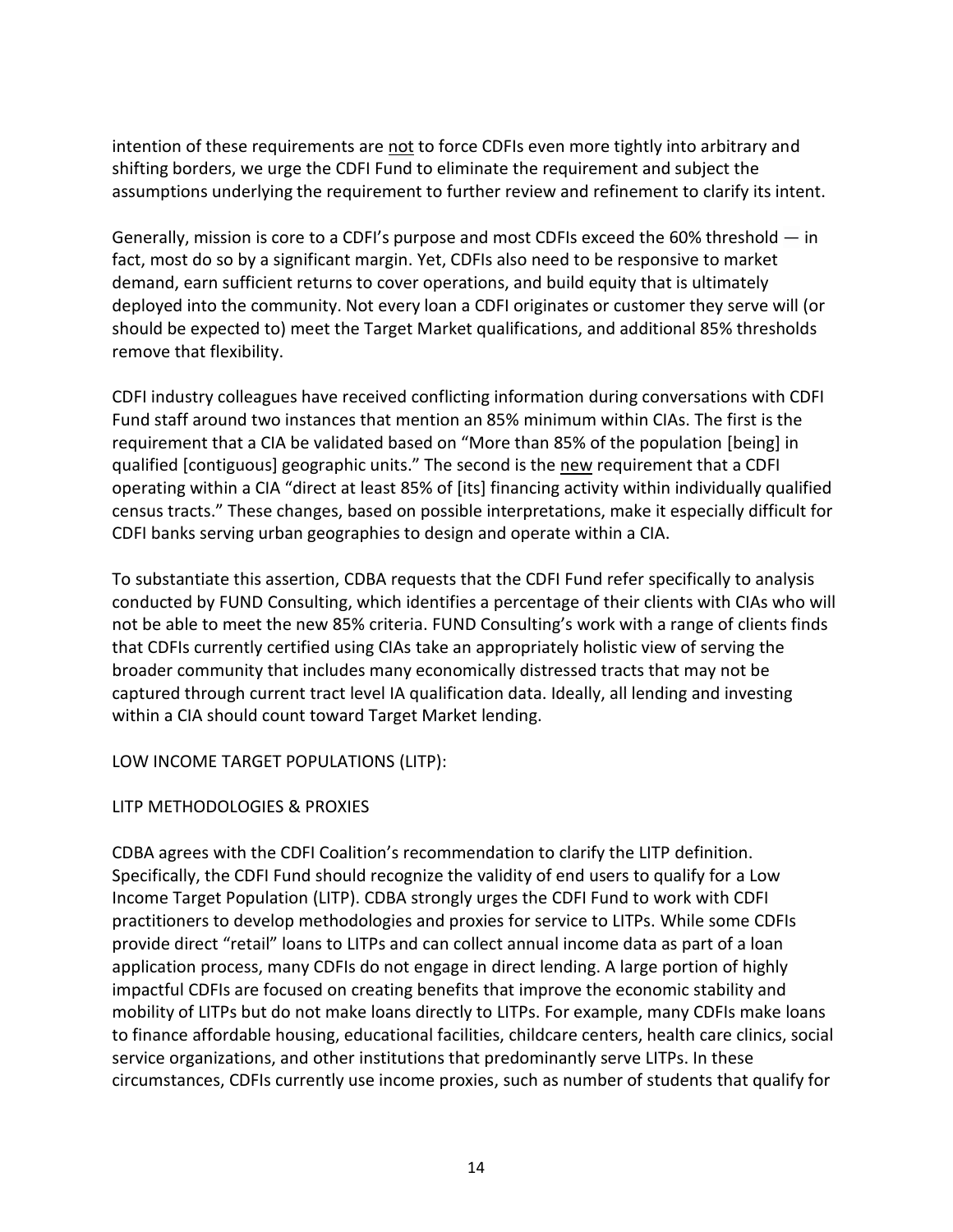free and reduced lunch, number of patients utilizing Medicaid to pay for medical services, and household income restrictions associated within subsidized affordable housing programs. Some CDFIs provide small business financing that create jobs for LITPs. Many have adopted alternative methodologies for capturing or estimating impact. We strongly recommend that a list of approved methodologies and proxies should be published prior to implementation of a new application to give CDFIs time (if needed) to amend their data collection processes.

#### SUPPORTING INNOVATIVE & NEW METHODOLOGIES FOR LITPS

As technology is rapidly changing how financial products and services are delivered using online and mobile channels, CDBA urges the CDFI Fund to work with practitioners to develop additional alternative sets of proxies or methodologies for measuring financial inclusion and service to low income, unbanked, underbanked, and other vulnerable populations in lieu of solely the current 80% of area median income methodology. Some CDFIs are interested in establishing a LITP using low- and moderate-income block groups but remain challenged by the requirement to collect customer information to ensure they meet the "80% or less of median family income" standard.

In the 25 years since the CDFI Fund began certifying CDFIs, technology has sparked fundamental changes in the financial services landscape. Technology advances are expanding access to financial products among underserved customers, yet some of these offerings have been predatory and harmful. The CDFI Fund should encourage CDFIs to be innovative and use technology to offer products and services that are good for customers and communities. The CDFI Fund should explore creating a new category of "emerging products" that can count toward meeting the Target Market Test requirements if they promote financial inclusion under alternative sets of proxies or methodologies.

The CFPB's Project Catalyst provides a framework for evaluating products and services that may be useful to the CDFI Fund. Interested CDFIs could apply to the CDFI Fund for an "emerging products" flexibility waiver for how the Target Market Test is applied. The CDFI Fund would review each product to ensure it is appropriately structured and not harmful to customers. Approved "emerging product" pilots should be granted flexibility to develop alternative proxies for collection of income data. Pilot participants should be required to report to the CDFI Fund on how the product meets the financial inclusion goals. Such Emerging Products would provide a path for CDFIs to have a blanket, *temporary* qualification for innovative, non-predatory products based on the nature of the product and their utility to less rigid Target Populations (such as Low Income Block Groups), rather than the geographic location.

### OTHER TARGET POPULATIONS:

The national conversation about racial equity has sparked renewed interest in finding new ways of ensuring communities of color have fair access to capital. Most CDFIs have a strong interest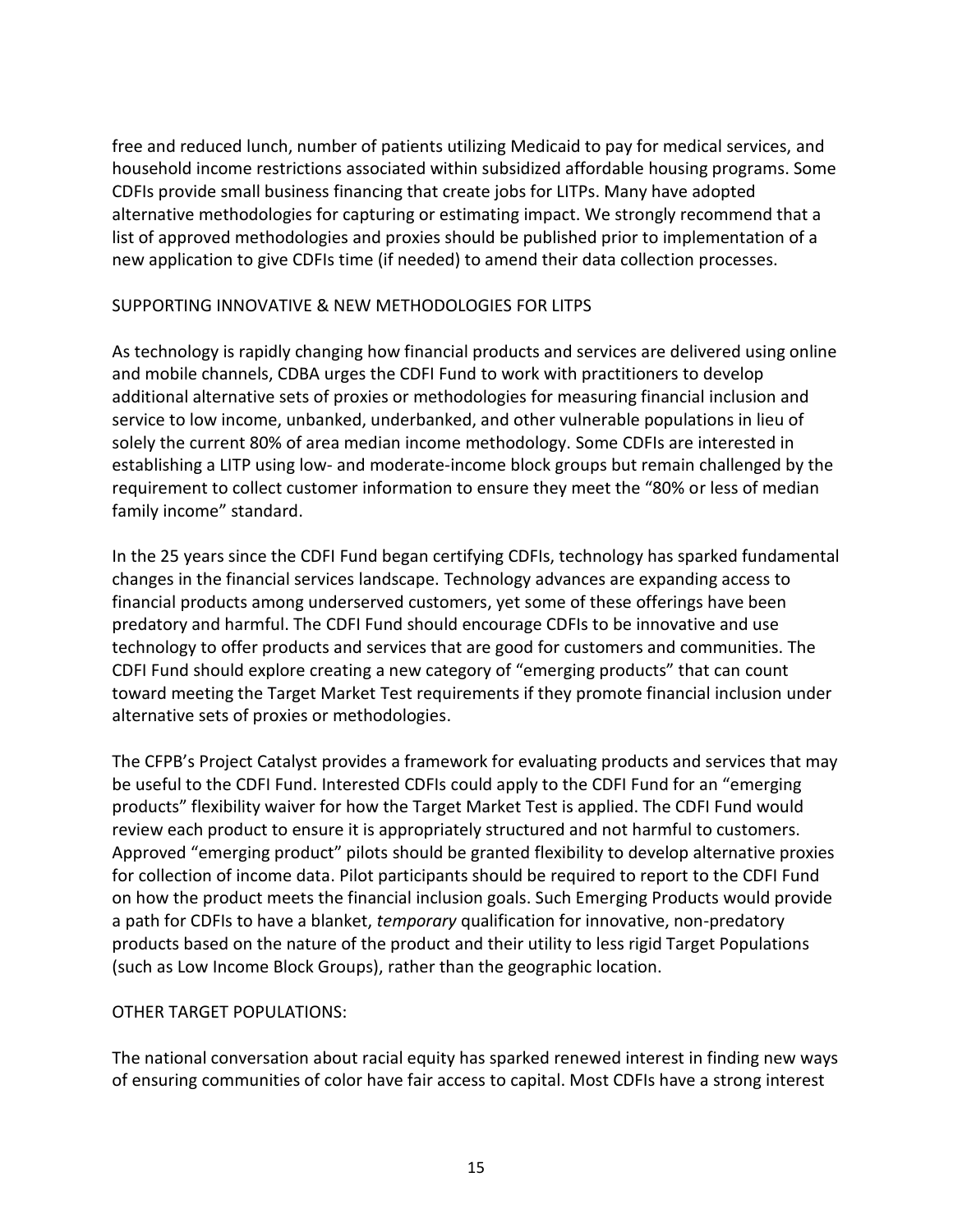in maximizing service to such customers. As discussed below, there are real statutory and regulatory barriers preventing depository institutions from collecting racial and other demographic data. Today, the CFPB is in the process of rulemaking to implement the Dodd-Frank Act's Section 1071 and updating the Equal Credit Opportunity Act (ECOA). We strongly urge the CDFI Fund to engage in these discussions with the CFPB and bank regulatory agencies to ensure that depository CDFIs are able to collect race and other demographic data without fear of negative reprisals from examiners.

A relatively small number of CDFI banks opt to certify based on Other Targeted Populations (OTPs), but, among those that do, technological innovation increasingly drives how they serve populations that are not strictly confined to discrete geographic areas. Over the past 20 years, technology has radically changed how a large number of consumers access financial products and services. While studies show some customers still prefer to go to a branch or ATM for services, online banking, mobile banking, debit cards, and other media are rapidly gaining popularity. As such, long-term trends increasingly suggest that CDFI banks will likely be serving a mix of geographic areas and Target Populations.

As noted, some CDFI banks have successfully targeted OTPs. With the exception of home mortgages under the Home Mortgage Disclosure Act (HMDA), ECOA imposes regulatory restrictions on collection of race and other demographic characteristics during the loan application process; this makes OTPs difficult to manage. Some banks have attempted to ask borrowers to "self-identify" by race or other characteristics post-loan closing. Yet, these CDFIs have been discouraged when the CDFI Fund has required the bank to "verify" the borrowers' self-identified demographic, which is an essentially impossible task. Such a request is insensitive to customers. It is particularly problematic for communities of color that are too often disrespected due to their race  $-$  yet their self-identification is not taken as fact by the CDFI Fund. We strongly recommend the CDFI Fund cease this practice. CDBA urges the CDFI Fund to accept borrowers' post-closing self-identification in the Other Target Population process.

CDFI banks will be more likely to adopt OTPs if the CDFI Fund demonstrated more flexibility and acknowledged the regulatory hurdles depository CDFIs face in demonstrating service to OTPs. Currently, obtaining customer demographic data, such as race and ethnicity, is not feasible and carries tremendous compliance and reputation risk for depository CDFIs. For example, in an edition of the Consumer Compliance Outlook<sup>6</sup> published by the Federal Reserve Bank of Philadelphia, the Fed shares some percentages of violations they observed during 1,328 examinations in a recent five-year period.

According to the Fed, in 2013, 10.2% of examinations cited Home Mortgage Disclosure Act/Regulation C violations and 10.3% of examinations cited Equal Credit Opportunity

 $\overline{a}$ 

<sup>6</sup> Consumer Compliance Outlook: Q4 2013 - Government Monitoring Information Requirements Under the HMDA and the ECOA, www.consumercomplianceoutlook.org/2013/fourth-quarter/calendar-of-events/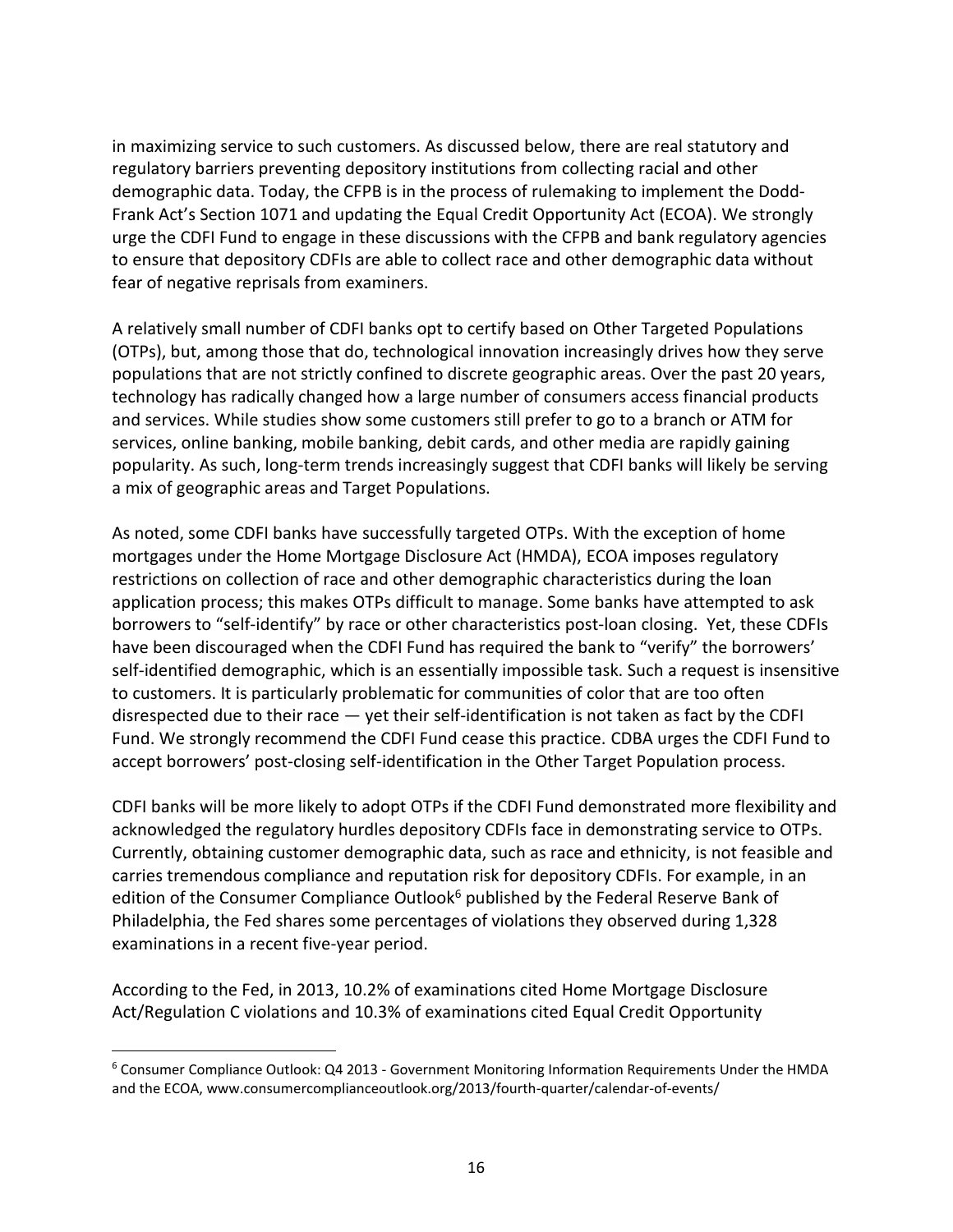Act/Regulation B violations. While all of these violations related to "either deficiencies concerning the method of collecting demographic information/government monitoring information or failing to collect" the demographic information/government monitoring information, institutions were also cited for collecting demographic information/government monitoring information when it is not required. Fully, 8.3% of examinations also included Regulation B violations for collecting demographic information/government monitoring information on loans that are not subject to such collection.

CDBA suggests that one option with a successful precedent is conducting periodic, third party administered customer surveys. These have been successfully used by several CDFI banks in support of FA applications. The CDFI Fund can encourage this by providing guidance on bestpractices or even a framework to conduct these surveys safely and to an appropriate standard of statistical reliability.

### TARGET MARKET VERIFICATION

CDBA believes that Question TM 03 (related to types of community development products needed within the Investment Area) is inappropriate, and we recommend deleting it from the certification application. As presented, the question is impossible for CDFIs to answer authoritatively and creates an unnecessary barrier to certification. While it is good business practice for any business to understand the dynamics of a market, it is not incumbent on CDFIs to demonstrate any level of supply-side analysis to the CDFI Fund. While this question may be appropriate in the context of a request for funding, if a CDFI is entering a new market, or establishing the need for introducing a new product, it is wholly inappropriate for establishing eligibility for certification.

### **6. Accountability**

CDBA recommends that the CDFI Fund take a flexible approach in applying the Accountability Test. CDFIs serve different types of Target Markets. In the coming years, as technological advances reshape the financial services sector, all CDFIs will be challenged to serve their customers in new ways. We anticipate the scope of a "community"  $-$  within the financial services sector — will likely expand beyond the geographic, demographic, and other boundaries that have traditionally defined community development. If the Accountability standards are too rigid, it may prevent CDFIs from adapting to market changes.

CDBA is particularly concerned that the CDFI Fund's Governing and Advisory Board Target Market Accountability Test proposal is too narrow and rigid for depository CDFIs. In determining the right balance of "Accountability" representatives, we believe the CDFI Fund should consider the context within which each CDFI operates. CDBA is opposed to setting strict numeric Accountability standards for the composition of members of a CDFI bank's Governing Board (a.k.a. board of directors).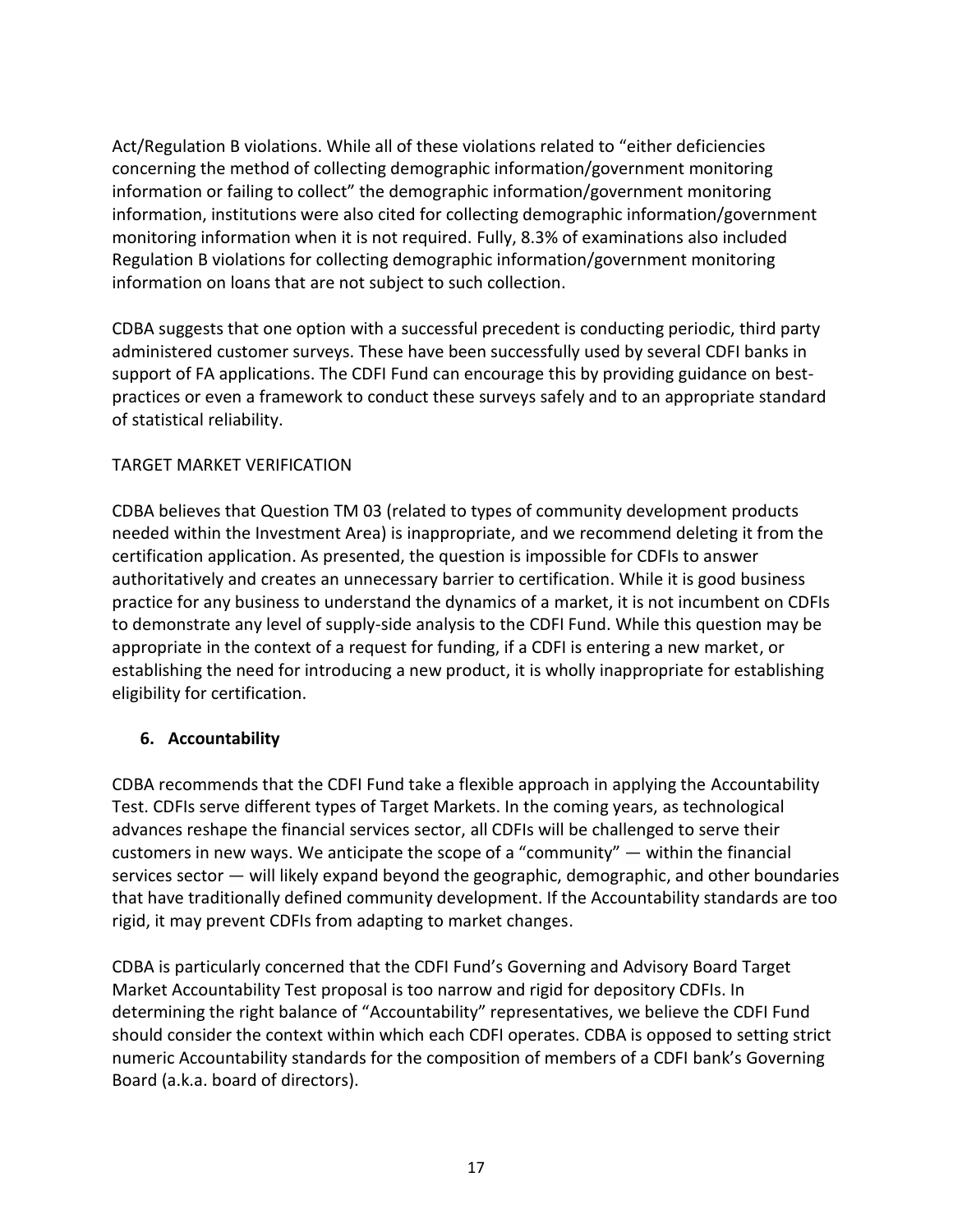The proposed requirements — which establish *inflexible Governing Board minimums (20% governing board accountability)* — create real problems for CDFI banks. To begin, a bank charter requires only a minimum of five directors.<sup>7</sup> The proposed 20% Governing Board Accountability standard is simply set too high for CDFI banks.

FIDUCIARY OBLIGATIONS: The expertise and fiduciary requirements of bank directors are markedly different than those of nonprofit directors. Bank directors have specific legal and fiduciary obligations prescribed by the Federal banking regulators and can be personally liable for the actions of the bank. These obligations are a significant disincentive for a small business owner, neighborhood resident, nonprofit representative, or other community representatives to serve on a bank board. This circumstance has made is increasingly more difficult for banks to recruit qualified directors that meet CDFI Accountability requirements.

OWNERSHIP & RELATED INDIVIDUALS: A complication to the Governing Board minimum is that the CDFI Fund currently does not allow individuals related to any bank employee  $-$  or a significant bank shareholder — to be counted toward meeting the Accountability Test. This prohibition is particularly problematic for the many rural, minority-owned and other small CDFI banks that are family owned. Thus, the board may be comprised of a significant number of related individuals and have no outside ownership. In these cases, the contribution of capital and expertise from these shareholders are the lifeblood of the institution as well as the community. Yet these individual members of the Governing Board cannot be used under CDFI rules to establish Accountability. To remedy this challenge, family owned banks have named Advisory Boards to achieve the independent Target Market Accountability required. In the case of rural CDFI banks, meeting the Accountability requirements may be a further challenge because the pool of qualified individuals is small; thus, limiting the number of qualified Governing Board members and making the strict minimum impractical to achieve without potentially compromising the bank's fiduciary obligations.

SENIOR EXECUTIVES: Another technical challenge of the Accountability Test for Governing Boards is that the CDFI Fund currently does not allow a CDFI bank's CEO to be considered in the numerator when using a numeric percentage to the Governing Board Accountability Test. Yet, the CEO remains in the denominator. Regulators require a bank's CEO to be on the board. Thus, it is unfair to keep the CEO of a CDFI bank in the denominator, and this practice should be ceased.

ADVISORY BOARDS: CDBA strongly urges the CDFI Fund to continue to allow Advisory Boards to meet the Accountability Test. Advisory Boards are valuable because they are flexible in their  $composition - in ways$  that boards of directors cannot be, given safety and soundness regulations. Advisory Boards offer key insights to the needs of markets and submarkets that

 $\overline{a}$ 

<sup>7</sup> FDIC: https://www.fdic.gov/regulations/applications/handbook.pdf, Page 8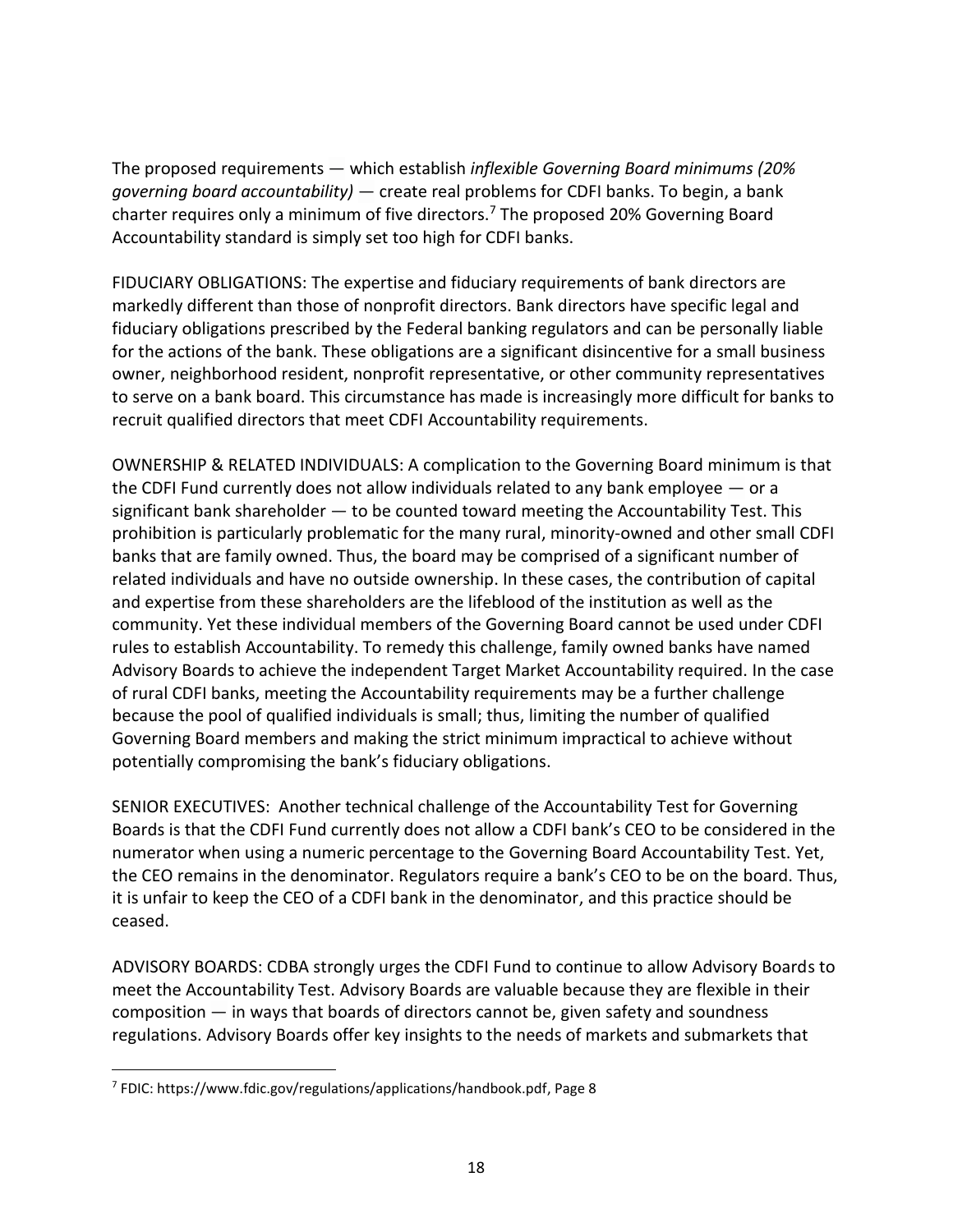may be beyond the purview of a bank director who fills a primarily fiduciary or regulatory compliance role. To ensure the views of the Advisory Boards are taken into consideration by the Governance Board, the CDFI Fund can require that at least one Governing Board member participate in the Advisory Board and/or minutes from Advisory Board meetings be shared with the Board of Directors. Alternatively, an Advisory Board can become a subcommittee of the Board. The Committee Charter can be written to ensure that significant matters are reported the full Governing Board. Governing Board representation on the Advisory Board will further ensure Accountability. At least one CDBA member has considered this option to increase NMTC Advisory Board Accountability. Currently two members of that bank's Governing Board sit on its Advisory Board, along with three low income community representatives.

#### KEY GOVERNANCE ISSUES

 $\overline{a}$ 

GOVERNING BOARD APPOINTEES: CDBA is alarmed at the CDFI Fund's assertion in Question 17 of Published FAQs<sup>8</sup> that:

*"An employee of a CDFI may still serve on the board of other CDFIs that do not have a Target Market of OTP-CDFI, but must meet the accountability test based on other accountability criteria."* 

The FAQ further states: *"A white employee of a certified CDFI would not meet the accountability test if serving on the board of another CDFI with a Target Market of OTP-Hispanic, even if the CDFI by which the board member is employed also has a Target Market of OTP-Hispanic".*

Taken together, these statements infer that the CDFI Fund intends to prohibit a CDFI employee appointed to the Governing Board of another CDFI toward meeting the Accountability Test. CDBA opposes such a prohibition. It is common practice for a CDFI's employees to sit on the Governing Boards of other CDFIs given their strong expertise and intimate experience providing financial products and services to Target Markets. CDFI employees are often the most strategic Governing Board members because they understand both the needs of the Target Market and how to balance it with the needs of the organization. Such a prohibition risks two potentially negative outcomes: first, individuals with attributes that would otherwise meet the Accountability Test intent are disqualified; second, turning down such qualified individuals hurts low-income communities that need committed and experienced problem solvers. Over the past several decades, as the CDFI industry has matured, this practice has proven to strengthen the CDFI industry, promote enhanced sharing of best practices, and enhanced Governing Board knowledge of how to serve Target Markets. To prohibit CDFI appointees from

<sup>&</sup>lt;sup>8</sup> "Do employees of a certified CDFI that serves a Targeted Population meet the accountability test to serve on the board of another entity serving that Targeted Population?"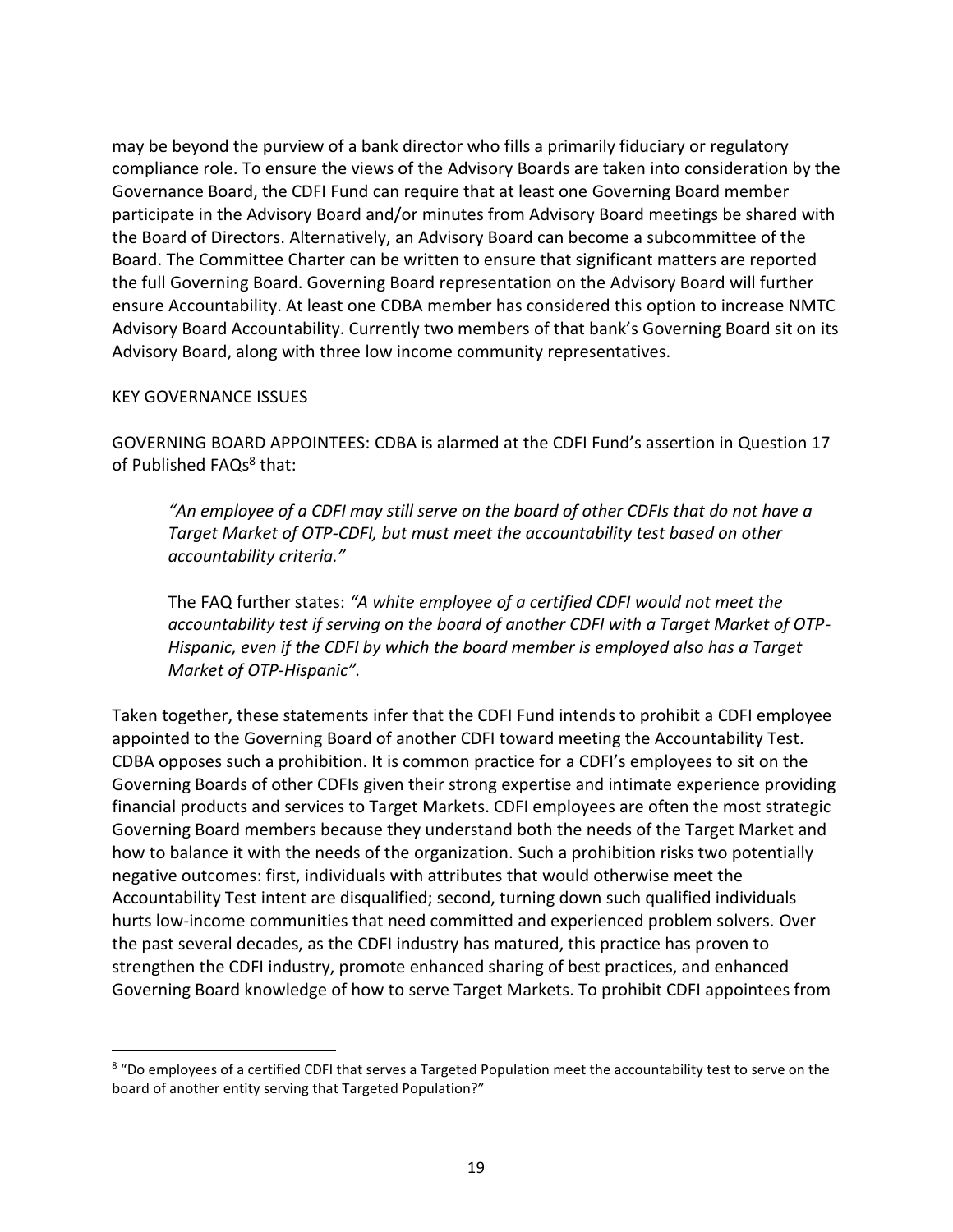meeting the Accountability Test will be a set-back for the maturing industry. CDBA urges the CDFI Fund to reconsider such a policy as harmful to CDFIs and communities.

CDBA shares FUND Consulting's concern that the proposed application emphasizes the qualification of census tracts when referencing accountable Board members' affiliations (page 71). One example is the option to identify Governing Board members accountable to an Investment Area through their affiliation with a third-party organization. Per the application, these Governing Board members must demonstrate that a majority of the third-party organization's activities are deployed among residents of qualified census tracts. However, the idea of tracking services in qualified census tracts is foreign to organizations that are not themselves CDFIs. It is therefore unlikely that any organization that is not itself a CDFI will be able to report whether activities are primarily being deployed among residents of qualified tracts. Moreover, it is not likely that third party organizations will be willing to share addresses of service recipients with an outside organization seeking this data for purposes of CDFI Certification. In this scenario, a CDFI might lose accountability for Governing Board members who hold senior positions at otherwise eligible community-based nonprofits that are unable to demonstrate their provision of services in this strict manner. This would be a grave loss.

# **7. Development Services**

 $\overline{a}$ 

CDBA strongly opposes several of the proposed changes to Development Services. Despite CDFI Fund assertions to the contrary,<sup>9</sup> we believe that the CDFI Fund has indeed proposed very substantive policy changes to the Development Services portion of the proposed Certification Application. These changes are contrary to the spirit of the CDFI legislation and counterproductive to the stated purpose of the proposed change.

In recent years, the CDFI Fund appears to have shifted its preferences in funding applications and certification to Development Services offered in the form of structured classroom style training. CDBA recommends that all Development Services — especially those that have proven to be critical to low- and moderate-income communities and that do not fit the CDFI Fund's proposed, strict parameters — be valued equally.

Most notably, we strongly believe the most important and effective Development Service that CDFIs offer is one-on-one technical assistance (TA), provided in conjunction with a product or other service. Yet, in the proposed application, the CDFI Fund eliminates this foundational element of Development Service from eligibility by defining a Development Service *as "a formal stand-alone training, counseling, or technical assistance service . . . that the entity offers separately and distinctly from its other products/services"* (emphasis added by CDBA). We

<sup>9</sup> On slide 29 of the CDFI Fund presentation entitled, "Slides-CDFI Certification Application May 2020 FINAL," the CDFI Fund states, "No substantive policy changes are being implemented in the Development Services section of the CDFI Certification Application."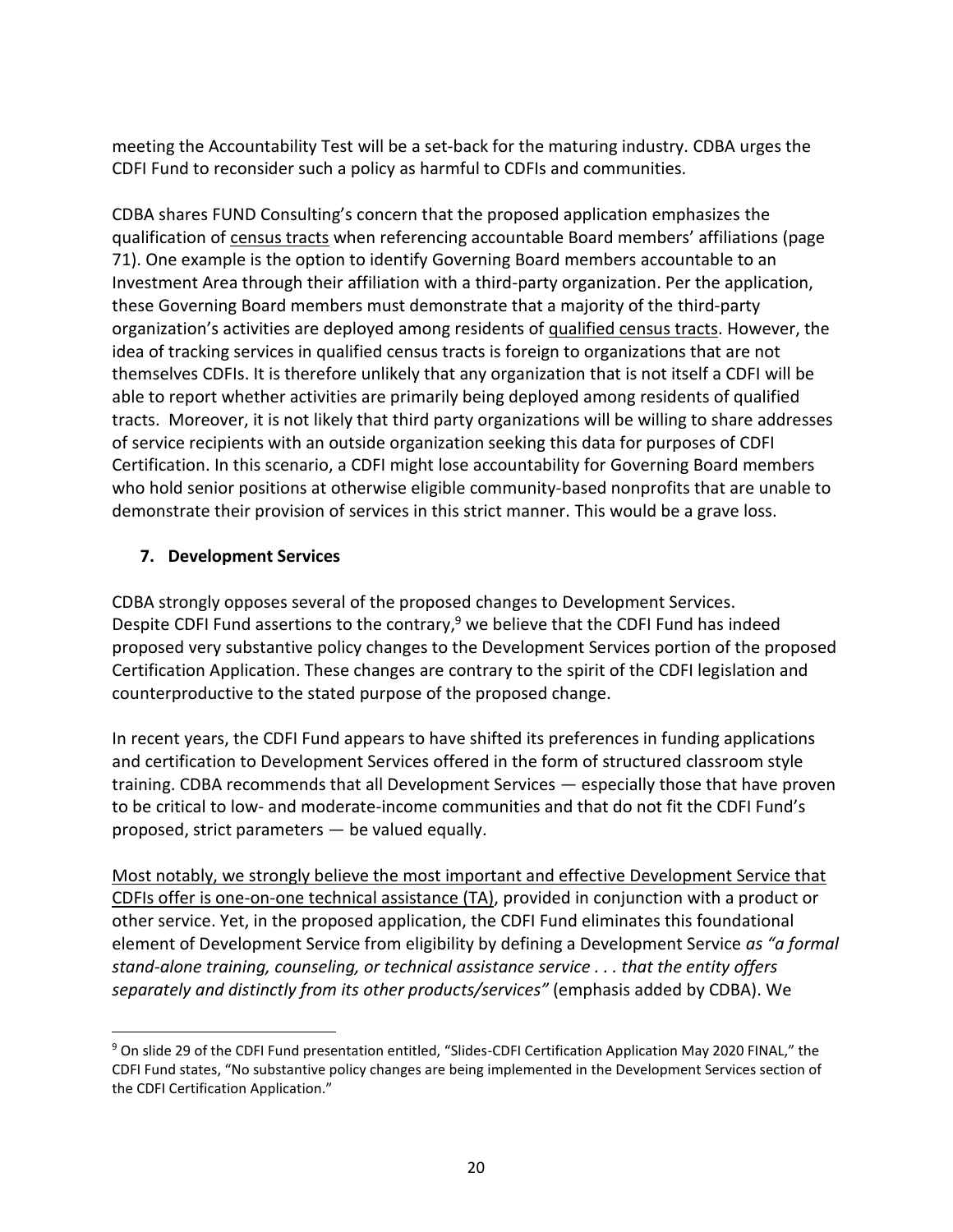believe this proposed change is in direct conflict with how CDFIs operate and with Congressional intent as articulated in authorizing hearings in 1993-1994.

The nature, frequency, and amount of Development Services provided by a CDFI to its customers must be left to the discretion of each CDFI. Every customer is different, and CDFIs of all types are experts in recognizing and responding constructively to each customer's individuality. Some customers require support from a CDFI — but others do not. Some customers require and respond to structured, repeated classroom TA — but most do not. The definition of Development Services should remain highly flexible. In cases where the delivery of services may require additional context to evaluate, CDBA and its members recommend that the CDFI Fund seek input from the CDFI bank's Federal regulator on the institution's record.

Setting inflexible and onerous parameters for Development Services particularly harms the customers of depository CDFIs that offer a wide range of financial products and services. In fact, research — including recent work by Inclusiv and the Financial Health Network<sup>10</sup> — challenges the effectiveness of stand-alone financial education and counseling and instead emphasizes the importance and positive impact of delivering key messages at "teachable moments." Additionally, inflexible parameters harm every CDFI type that meets and services customers where they are, at their time of need. This necessarily includes loan funds and venture capital.

The CDFI Fund's clarifications in the proposed Certification Application further compound the problem. Specifically problematic are the provisions which impose onerous requirements on CDFIs:

- *1.* "*Demonstrate that [the CDFI] maintain[s] control over the content and delivery parameters of their Development Service(s)."*
	- a. This broad provision appears to implicitly prohibit CDFIs from receiving credit for delivering valuable and widely available financial literacy curricula, including, for example, the FDIC's "Money Smart" financial literacy program or third-party technology solutions such as Banzai which provide financial literacy education. These are common resources for CDFI bank customers precisely because they are effective, and are often integral to a CDFI bank's education platform, but because the CDFI does not "control the content," these services risk being excluded. Requiring CDFIs to "control the content" implies that all CDFIs, including small, resource-constrained organizations, should manage to create innumerable, individualized curricula. CDBA strongly urges the CDFI Fund to clarify that this language does not to prevent CDFIs from receiving credit for delivering content created by another entity.

 $\overline{a}$ 

 $10$  Partnerships for Financial Capability: Diagnostic Frameworks for Financial Institutions and Partners; Inclusiv and the Financial Health Network, 2015, www.inclusiv.org/wp-content/uploads/2015/09/Partnerships-for-Fin-Cap-Sept-2015.pdf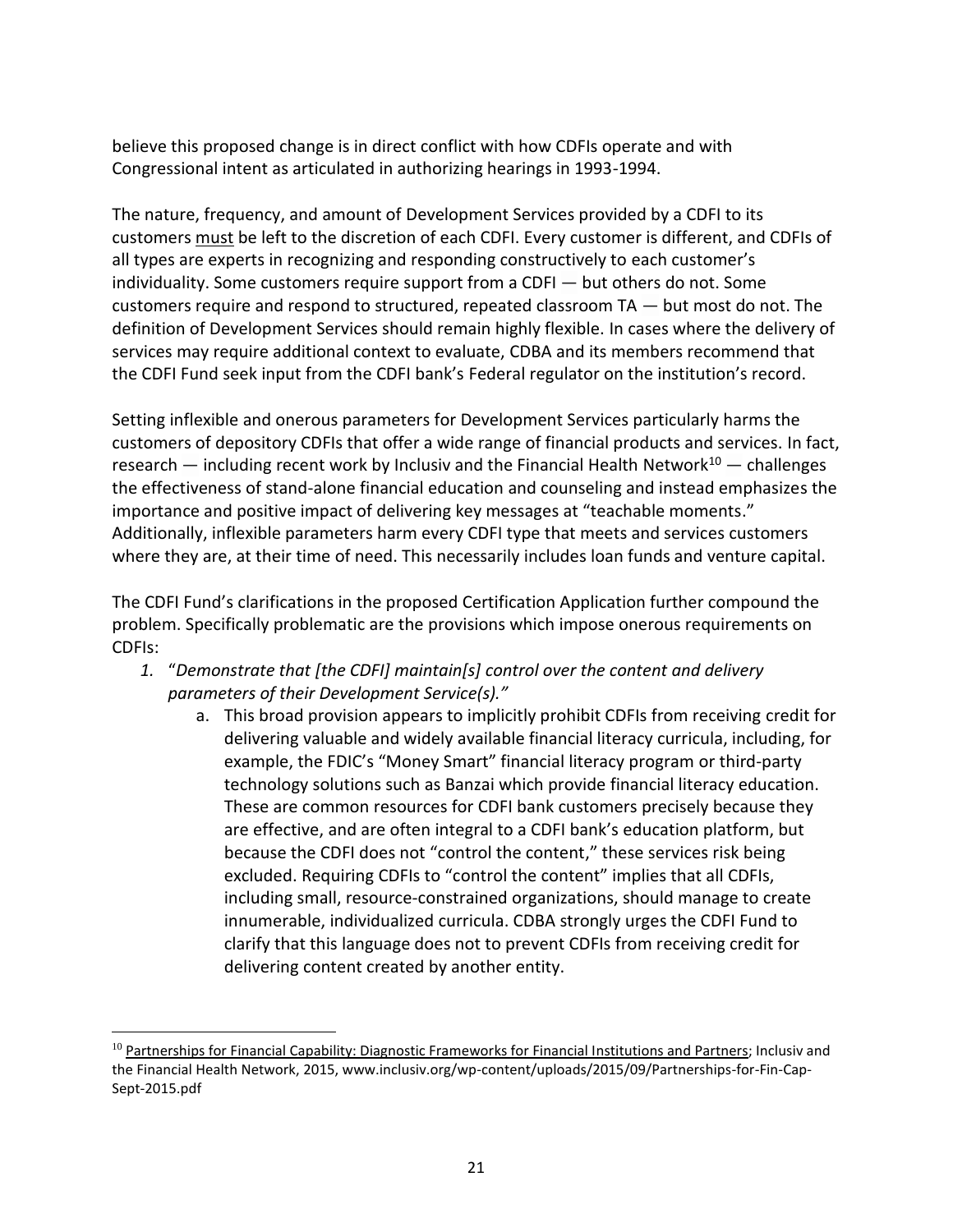- *2. "Make at least one Development Service available on an ongoing basis at least four times per year."*
	- a. This provision creates unnecessary risk and tension, potentially forcing CDFIs to alter otherwise responsive, existing programs to fit an arbitrary format. For example, small, rural CDFIs may have found the local demand for formal Development Services only supports one, two, or three events per year. Under this provision, CDFIs will be compelled to fit a "round peg in a square hole." CDBA strongly urges the CDFI Fund not to require CDFIs to make formal Delivery Services available any minimum number of times, and certainly not "at least four times per year."

Moreover, the following provisions which exclude or prohibit certain services will also threaten the ability of CDFIs to serve their communities:

- *3.* "*Training, counseling, or technical assistance not clearly intended to prepare consumers to access and/or be successful with a Financial Product and/or Financial Service offered by the Applicant."*
	- a. This provision, like provision #1 (above), potentially prohibits CDFIs from delivering valuable and widely available curricula, including the FDIC's "Money Smart" financial literacy program, a commonly used resource for CDFI banks. Such curricula will be prohibited because the provision is broadly applicable to a number of products that may not be "offered by the Applicant," but which are often used in tandem or in a complementary capacity. For example, will the CDFI Fund really argue that loan funds should not deliver curricula that include information on savings accounts? CDBA strongly urges the CDFI Fund not to disqualify materials delivered by CDFIs that address products or services not offered by the applicant. Enacting this provision inhibits the flow of valuable information to many potential CDFI customers by unnecessarily restricting what information may be presented at any given time.
- *2. "Information presented in newsletters, flyers, or online."*
	- a. During this period of national emergency caused by the COVID-19 pandemic, CDBA strongly urges the CDFI Fund not to exclude any services that allow CDFIs to safely serve their communities at a distance, especially through online delivery, which has been deemed adequate for other essential services ranging from primary-level education to the CDFI Fund's own hearings.
- *3. "Workshops for children or conferences/workshops for broad audiences."*
	- a. Early childhood financial literacy is essential to establishing long-term positive behaviors in low- and moderate-income communities. Unfortunately, it has long been neglected in its most natural home — the elementary, middle and high school classrooms of America. This historic neglect has contributed to an environment of opportunity for predatory financial service providers —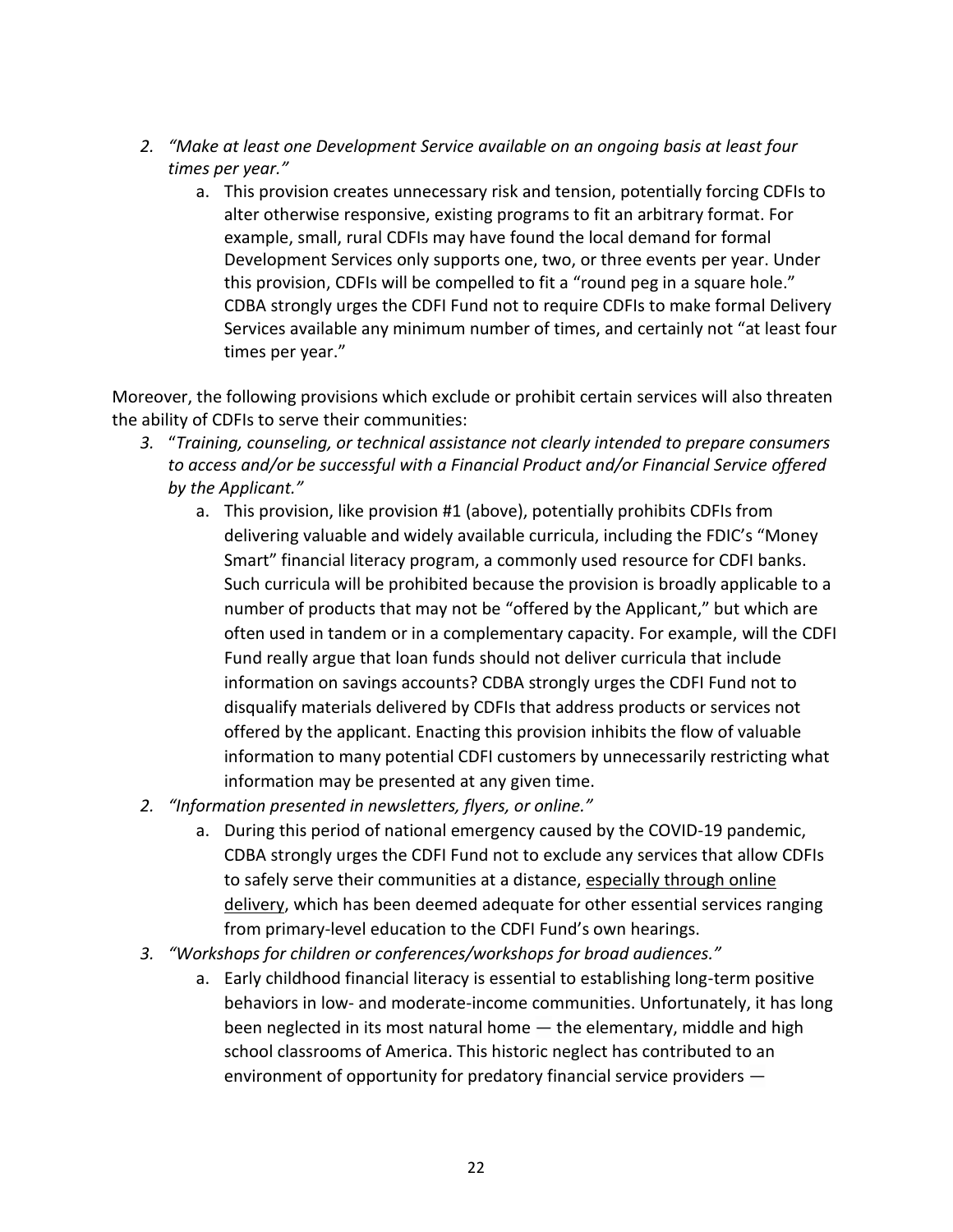pawnshops, payday lenders, high-rate credit card banks and check cashers some of the very threats that CDFIs work to neutralize. CDBA strongly urges the CDFI Fund not to contribute to the perpetuation of financial illiteracy by excluding workshops for children from qualifying for Development Services.

- *4. "Presentations made at one-off events (like annual fairs), or at regular events held by other entities."*
	- a. Every contact that a CDFI makes with a potential customer is valuable to a lowand moderate-income community. Presentations made at fairs, such as health fairs, are opportunities for CDFI professionals to present valuable, if quickly digested content, that is otherwise unavailable in the physical environments of low- and moderate-income communities dominated by predatory providers such as storefront pawn shops, check cashers, and payday lenders, as well as a media environment which is exclusively the realm of large providers, mainstream or otherwise. Local fairs are opportunities for CDFI banks to deliver brief presentations on the value of safe and accessible bank products to low- and moderate-income communities whose members might be otherwise unaware of both the product *and* the CDFI. CDBA strongly urges the CDFI Fund not to exclude appropriately themed presentations made at one-off events (like community health fairs) from qualifying.
- 5. "Non-structured conversations with consumers on Development Services subject matter."
	- a. It is unclear what constitutes a "non-structured conversation." However, "informal" conversations that provide timely, dispassionate advice are the core of a CDFI's relationship with its customers. Examples of these critical moments include explaining the benefits of a no-minimum balance checking account, outlining the relative costs and advantages of a longer loan term, or encouraging a customer to deposit a portion of a tax refund into a savings account. CDBA strongly urges the CDFI Fund not to invalidate the innumerable hours of mentorship shared during appropriately themed, non-structured conversations by excluding them from qualifying as Development Services.

The expansion of technology-driven products and services further complicates the question of what type of Development Services a customer needs or wants and how much and how often the customer uses those services. We encourage the CDFI Fund to allow CDFIs the flexibility to offer Development Services in the form most appropriate to each customer. Mandating how and when CDFIs provide Development Services as a condition for certification will: (1) unnecessarily increase the costs of delivering community development services *and* products; (2) put the CDFI Fund in the position of micromanaging how CDFIs serve their customers; and (3) remove the flexibility needed to tailor services to each customer. Such unnecessary,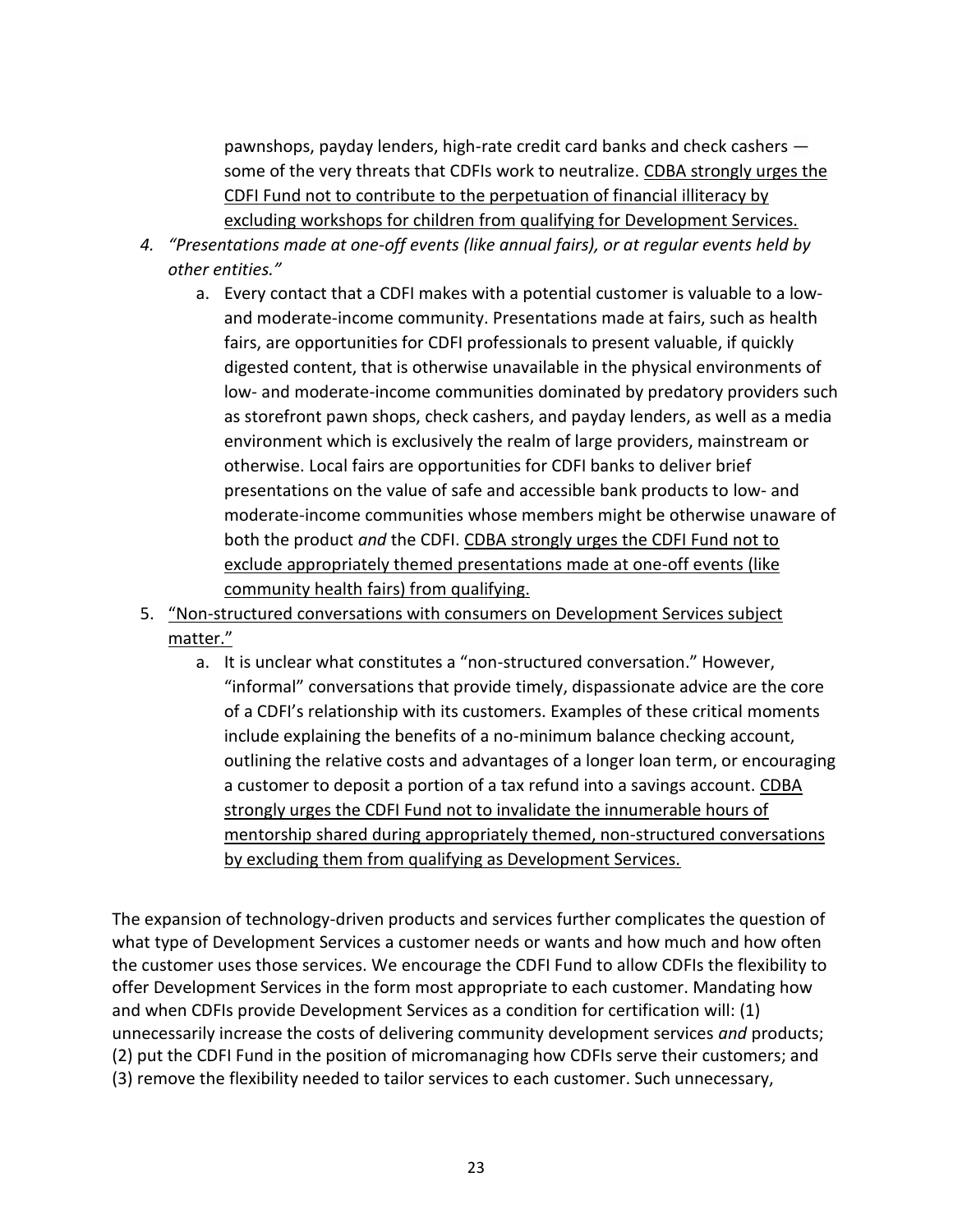burdensome, and inflexible provisions will harm the customers living in the low- and moderateincome communities that CDFIs are dedicated to serve.

### 8. **Native American CDFIs**

 $\overline{a}$ 

In previous comments, CDBA has recommended that no changes be made to the CDFI Fund's current policies allowing Native CDFIs to self-designate. We strongly urge the CDFI Fund not to implement changes to board representation and activity thresholds. The CDFI Fund has proposed changes, adding Governing and Advisory Board representation requirements and activity thresholds, and has modified the definition of Native Communities.

By their nature, the two proposed options add reporting requirements and complexity to a process that already has more than its fair share. While we urge the CDFI Fund to adopt neither option, Option 1, "Governing Board Only" poses less of a burden than Option 2, "Advisory and Governing Board." Further, Option 2 is entirely untenable for Native CDFI banks.

Regarding Option 1, CDBA members note that most Native CDFIs are based in their local Native communities. Therefore, some CDBA members believe the burden posed by meeting the proposed Governing Board requirements<sup>11</sup> should be manageable. However, the fact remains that Native reserved lands are vastly under-resourced, and individuals seeking opportunity must often do so away from Native reserved lands. This reduces the pool of eligible Governing Board members who can meet the Accountability standard based on geography. CDBA urges the CDFI Fund to emphasize that individuals' "membership*"* in a Native Community is in every way adequate and coequal to "residency" (geography) to meet the Governing Board threshold.

Regarding Option 2, the cascading thresholds for qualification may pose a serious threat to the CDFI status of some Native CDFI banks.<sup>12</sup> As proposed, this option risks reducing crucial capacity-building support in the name of Accountability. The inflexible qualifications this option requires defy both the needs of, and the resources available to, Native communities. Native CDFI bank Advisory Board members often bring diverse skills, experiences, and contacts into these resource-starved communities. In many cases, these individuals are financial supporters of the Native CDFI. These Advisory Board members are also often not members of Native communities. These individuals are nevertheless extraordinary supporters who embrace the mission aspect of the CDFI. As such, part of the value these individuals provide is in directing resources *into* the Native community *from* other communities with more resources. The accountability of these individuals is evident in their support for the mission, and their participation on the Advisory Board is, in any case, subject to the discretion of management

<sup>&</sup>lt;sup>11</sup> 33% of total Governing Board must be community members or residents of native communities, and 50% of that portion must be community members

<sup>&</sup>lt;sup>12</sup> 60% Advisory Board must be of native community members or residents, 50% of the previous portion must be community members, and 20% Governing Board must be members or residents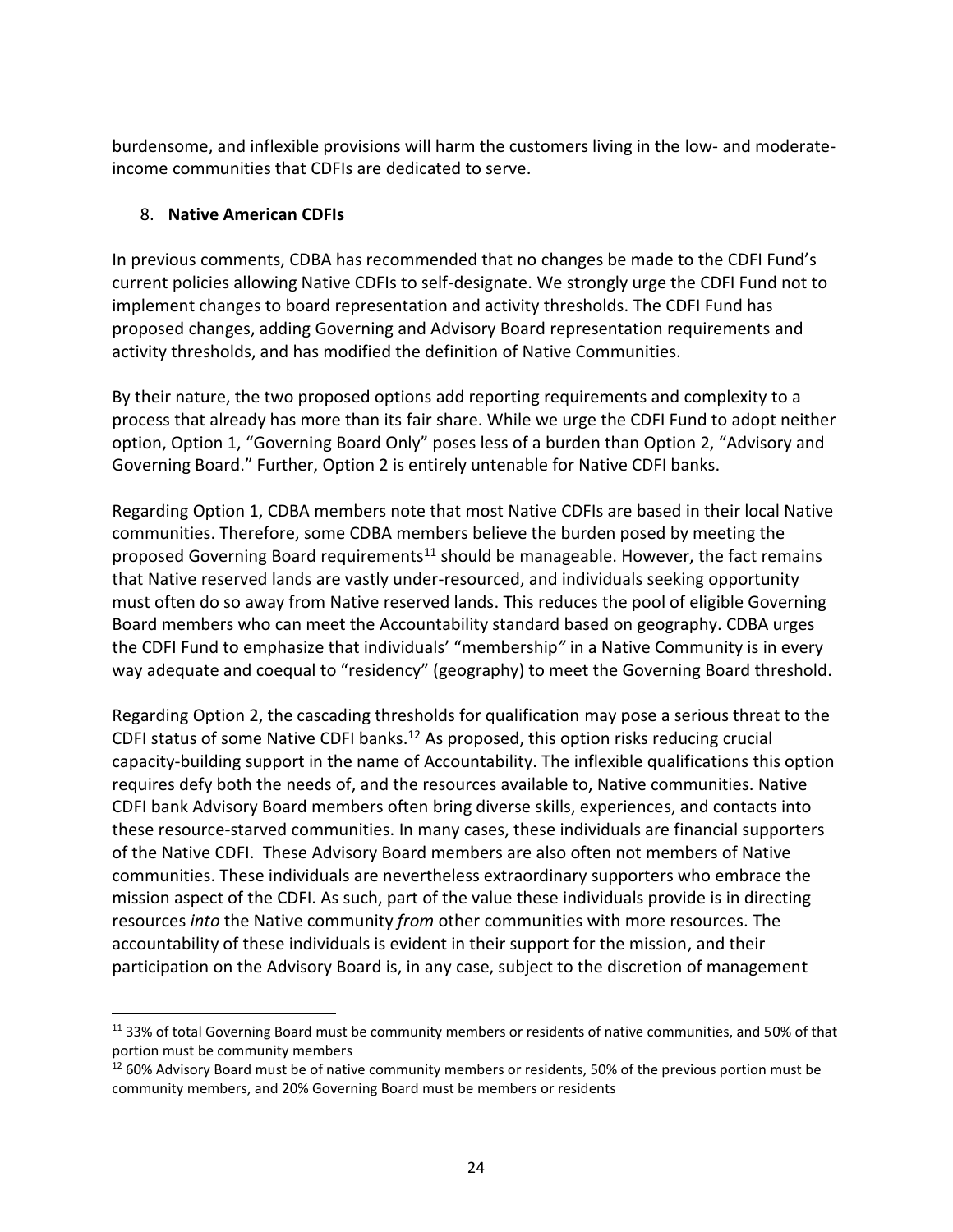and the Governing Board. CDBA urges the CDFI Fund to continue to allow Native CDFI banks to set their own priorities and recruit Advisory Board members from any community without regard to Native Community residency or Native Community membership.

In regards to the proposed percentage of activity that must be directed to Native Communities, CDBA agrees that directing at least 50% of Financial Products by dollar and number to Native Communities is a realistic threshold. However, CDBA urges the CDFI Fund to consider our recommendation in Section 5, "Target Market Test," that a more appropriate measure for Financial Services is "number of unique account *holders*," and to reconsider the threshold based on a CDFI bank market review subsequent to the submission of these comments.

Given the immense disparity in economic resources in Native Communities, the number of individual accounts may introduce a bias towards higher income and more affluent customers; it does not reflect success in providing services to lower income, less affluent customers. For the latter customer, one account may itself be a sign of success and a signal that a major hurdle has been overcome on the path to financial inclusion and stability. Native CDFI banks provide Financial Products in their communities by bringing deposits (in the form of Financial Services) from, quite literally, anywhere they can be sourced. A Financial Services threshold based on dollars and/or number of individual accounts risks severing resource-starved Native communities from essential funding sources which take the form of accounts sourced from higher income/higher asset communities.

CDBA does not propose any changes to the definition of Native Communities.

#### CONCLUSION:

In conclusion, the membership of CDBA fully appreciates the thoughtful consideration of the CDFI Fund and its staff in continuously seeking to improve the effectiveness of the CDFI certification process. We sincerely appreciate the opportunity to comment and offer feedback. We look forward to future discussion on these important issues.

If you have any questions, please contact Jeannine Jacokes, CDBA Chief Executive Officer, at 202-207-8728 or *[jacokesj@pcgloanfund.org](mailto:jacokesj@pcgloanfund.org)* or Brian Blake, Public Policy Director at (646) 283-7929 or *[blakeb@pcgloanfund.org.](mailto:blakeb@pcgloanfund.org)*

Thank you for considering our recommendations.

The Membership of the Community Development Bankers Association

Bank of Anguilla (MS) Bank of Brookhaven (MS) Bank of Cherokee County, Inc. (OK)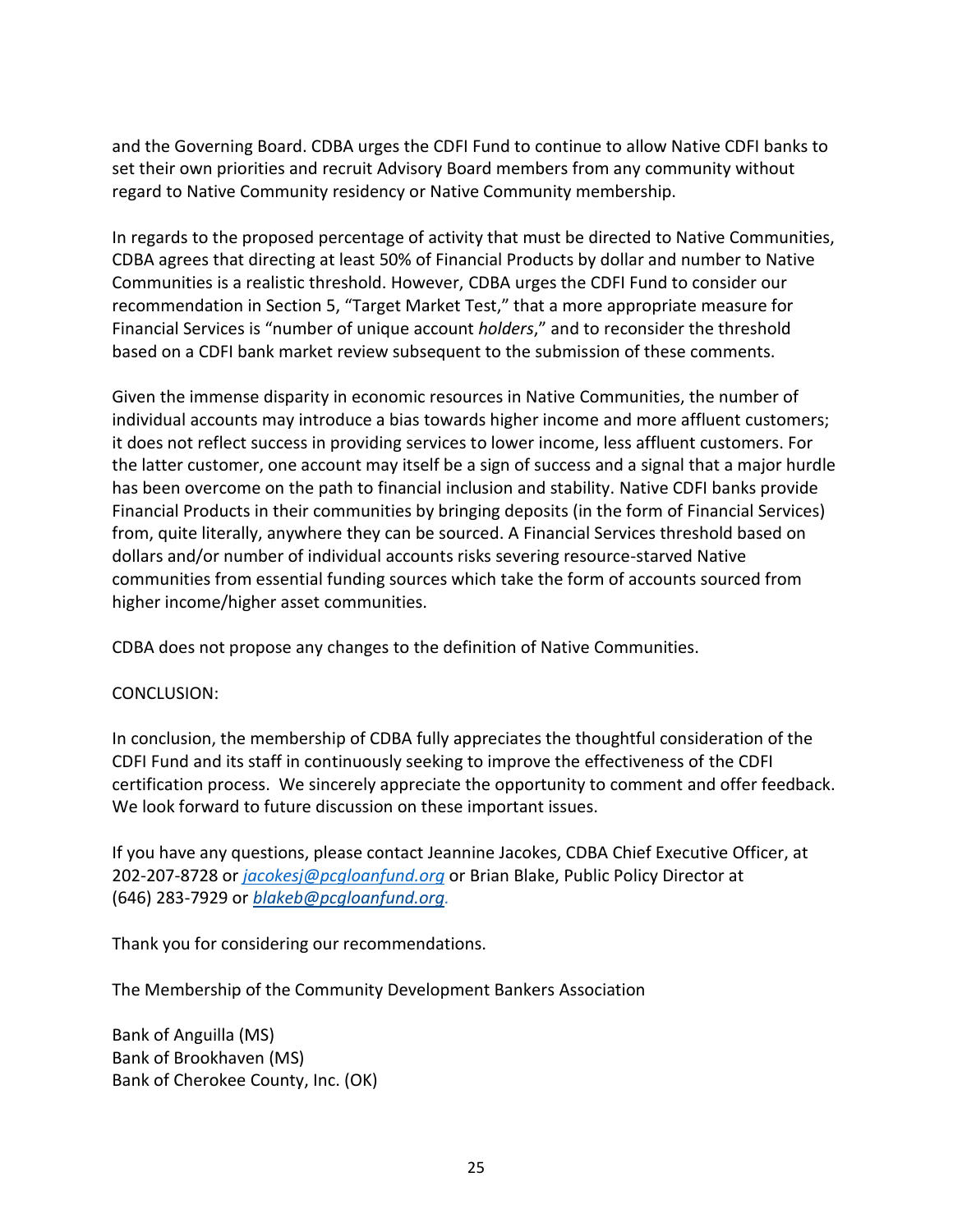Bank of Commerce (MS) Bank of Franklin (MS) Bank of Kilmichael (MS) Bank of Lake Village (AR) Bank of Moundville (AL) Bank of St. Francisville (LA) Bank of Winona (MS) BankFirst Financial Services (MS) BankPlus (MS) Bay Bank (WI) Beneficial State Bank (CA) BNA Bank (MS) BOM Bank (LA) Broadway Federal Bank (CA) Carver Federal Savings Bank (NY) Carver State Bank (GA) Central Bank of Kansas City (MO) Century Bank of the Ozarks (MO) Citizens Bank & Trust Company (MS) Citizens National Bank of Meridian (MS) City First Bank of D.C., N.A. (DC) Commercial Bank, Kemper County (MS) Commercial Capital Bank (LA) Community Bank of the Bay (CA) Copiah Bank (MS) Farmers & Merchants Bank (MS) Farmers State Bank (MS) FBT Bank & Mortgage (AR) First Bank (MS) First Eagle Bank (IL) First Independence Bank (MI) First NaturalState Bank (AR) First Security Bank (MS) First SouthWest Bank (CO) FNBC Bank (AR) Friend Bank (AL) GN Bank (IL) Great Southern Bank (MS) Guaranty Bank & Trust (MS) Harbor Bank of Maryland (MD) Homes County Bank and Trust Company (MS) Industrial Bank (DC)